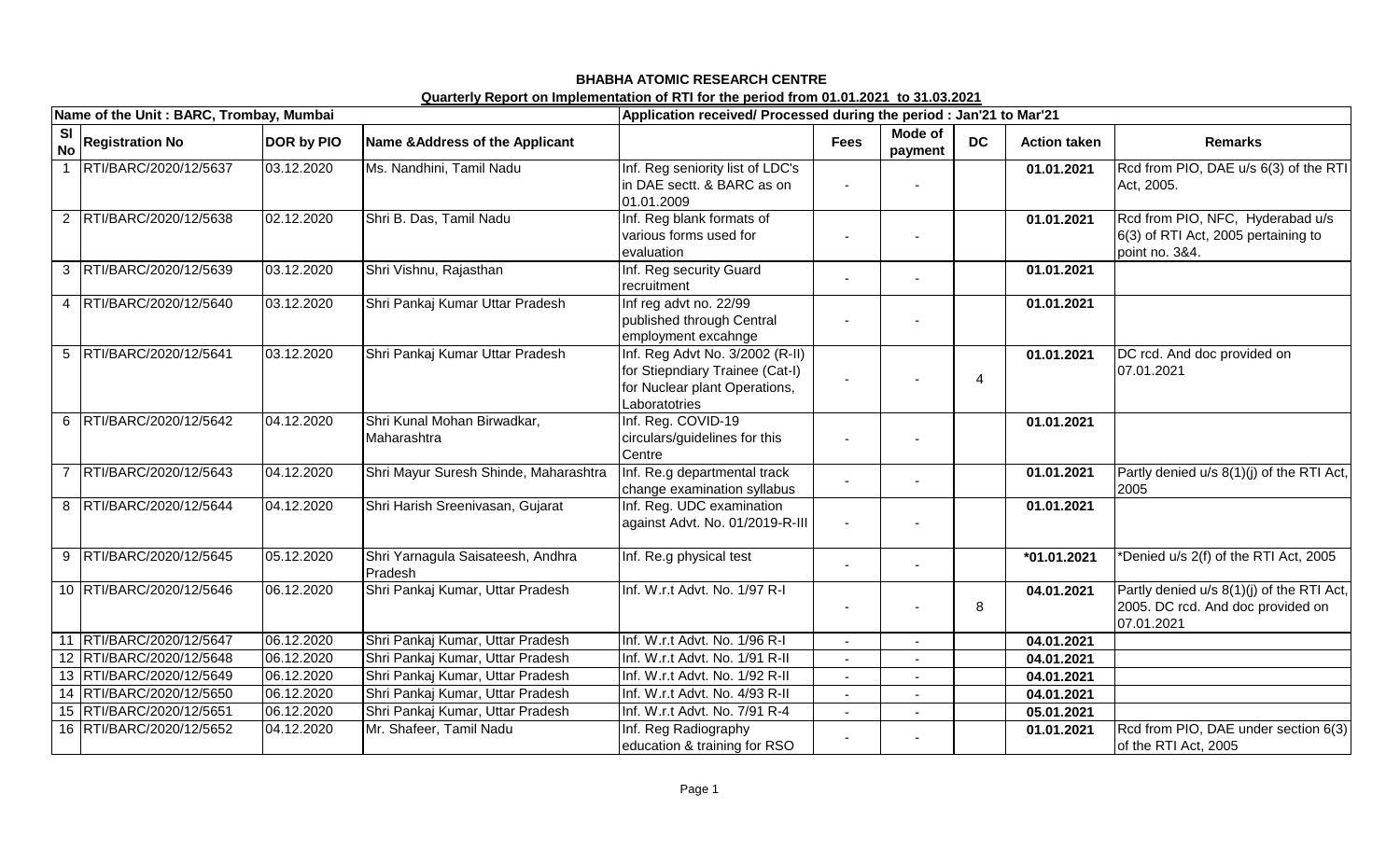| SI<br><b>No</b> | <b>Registration No</b>       | <b>DOR by PIO</b> | Name & Address of the Applicant             |                                                                          | <b>Fees</b> | Mode of<br>payment | <b>DC</b>      | <b>Action taken</b> | <b>Remarks</b>                                                                                        |
|-----------------|------------------------------|-------------------|---------------------------------------------|--------------------------------------------------------------------------|-------------|--------------------|----------------|---------------------|-------------------------------------------------------------------------------------------------------|
|                 | 17 RTI/BARC/2020/12/5653     | 07.12.2020        | Shri Suhel Altaf Mujawar, Maharashtra       | Inf. Reg OCES/DGFS - 2020                                                |             |                    | $\overline{2}$ | 04.01.2021          | DC rcd.and documents provided on<br>14.01.2021                                                        |
|                 | 18 RTI/BARC/2020/12/5654 (A) | 07.12.2020        | Smt. Lata Gangaram Koli, Maharashtra        | Action against representation<br>given by self                           |             |                    |                | 05.01.2021          |                                                                                                       |
|                 | 19 RTI/BARC/2020/12/5655     | 07.12.2020        | Shri G.Ravi Shankar<br><b>Tamil Nadu</b>    | Inf. Reg Ink Research test                                               |             |                    |                | 05.01.2021          |                                                                                                       |
|                 | 20 RTI/BARC/2020/12/5656     | 08.12.2020        | Ms. R. Vijayamathangee, Maharashtra         | Inf. Reg gazette notification of<br>acceptance of resignation of<br>Self |             |                    |                | 06.01.2021          |                                                                                                       |
| 21              | RTI/BARC/2020/12/5657        | 08.12.2020        | Ms. Poonam Mishra, Assam                    | Inf. Reg BARC employee                                                   |             |                    |                | 06.01.2021          |                                                                                                       |
|                 | 22 RTI/BARC/2020/12/5658     | 09.12.2020        | Ms. R. Vijayamathangee, Maharashtra         | Inf. Reg gazette notification of<br>acceptance of resignation of<br>Self |             |                    |                | 06.01.2021          | Rcd from PIO, BARC (Tarapur) u/s<br>6(3) of the RTI Act, 2005                                         |
|                 | 23 RTI/BARC/2020/12/5659     | 10.12.2020        | Shri Senthil Kumar R, Tamil Nadu            | Inf. Reg Radiation safety                                                |             |                    |                | 08.01.2021          | Partly denied u/s 8(1)(a) of the RTI<br>Act, 2005.                                                    |
|                 | 24 RTI/BARC/2020/12/5660     | 10.12.2020        | Shri Sanjib Kumar Das, West Bengal          | Inf. Reg Advt. 01/2019(R-II)                                             |             |                    |                | 07.01.2021          |                                                                                                       |
|                 | 25 RTI/BARC/2020/12/5661     | 10.12.2020        | Shri Koshindra Kumar, Rajasthan             | Inf. Reg security Guard<br>recruitment                                   |             |                    |                | 07.01.2021          | Rcd. From PIO, BARC, Vizag u/s 6(3)<br>of the RTI Act, 2005                                           |
|                 | 26 RTI/BARC/2020/12/5662     | 10.12.2020        | Shri N.L Meena, Rajasthan                   | Inf. Reg DQE & track change                                              |             |                    |                | 08.01.2021          | Rcd. From PIO, DAE u/s 6(3) of RTI<br>Act, 2005                                                       |
|                 | 27 RTI/BARC/2020/12/5663     | 10.12.2020        | Shri Akeel Ahmad Usmani, Uttar Pradesh      | Inf. Reg constitution of<br>Committee                                    |             |                    |                | 08.01.2021          | Rcd from PIO, DAE & PIO, BARC,<br>Vizag, $u/s$ 6(3) of the RTI Act, 2005<br>pertaining to point no. 5 |
|                 | 28 RTI/BARC/2020/12/5664     | 11.12.2020        | Shri Arjit Singh, Punjab                    | Inf. Reg DAE & its consituent<br><b>Units</b>                            |             |                    |                | 08.01.2021          | Rcd from PIO, DAE u/s 6(3) of the RTI<br>Act, 2005 pertaining to point no. 2                          |
|                 | 29 RTI/BARC/2020/12/5666     | 14.12.2020        | Shri Mohanlal, Tamil Nadu                   | Inf. Reg maintainace of Fire<br>extinguishers                            |             |                    |                | 08.01.2021          | Rcd. From PIO, BARC (F), Kalpakkam<br>u/s 6(3) of the RTI Act, 2005<br>pertaining to point no. 2 & 3  |
|                 | 30 RTI/BARC/2020/12/5667     | 14.12.2020        | Ms. Sanju kumari, Maharashtra               | Inf. Reg DQE-2018                                                        |             |                    |                | 12.01.2021          |                                                                                                       |
|                 | 31 RTI/BARC/2020/12/5668     | 15.12.2020        | Shri Chandrasekhar Yerramilli,<br>Telangana | Inf. Reg CHSS Scheme                                                     |             |                    |                | 08.01.2021          | Rcd from PIO, DAE u/s 6(3) of the RTI<br>Act, 2005 w.r.t query No. 6                                  |
|                 | 32 RTI/BARC/2020/12/5669     | 16.12.2020        | Shri Chandrasekhar Yerramilli,<br>Telangana | Inf. Reg CHSS Scheme                                                     |             |                    |                | 08.01.2021          | Rcd from PIO, DAE u/s 6(3) of the RTI<br>Act, 2005 w.r.t query No. 6                                  |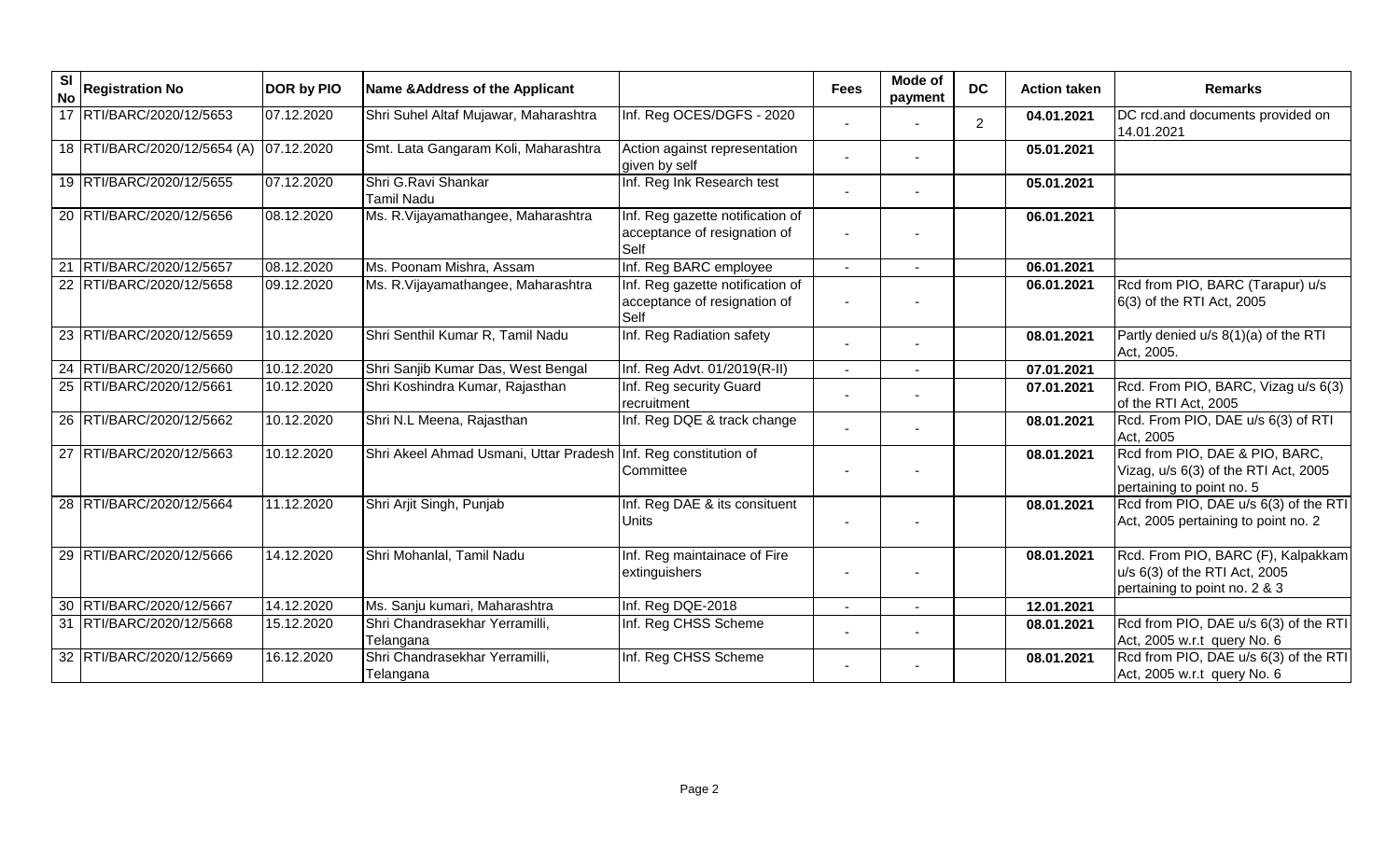| S <sub>l</sub><br><b>No</b> | <b>Registration No</b>   | DOR by PIO | Name & Address of the Applicant               |                                                                                      | <b>Fees</b> | Mode of<br>payment | <b>DC</b> | <b>Action taken</b> | <b>Remarks</b>                                                                                           |
|-----------------------------|--------------------------|------------|-----------------------------------------------|--------------------------------------------------------------------------------------|-------------|--------------------|-----------|---------------------|----------------------------------------------------------------------------------------------------------|
|                             | 33 RTI/BARC/2020/12/5670 | 16.12.2020 | Shri Kunal Mohan Birwadkar<br>Maharashtra     | Inf. Reg departmental bus                                                            |             |                    |           | 14.01.2021          |                                                                                                          |
|                             | 34 RTI/BARC/2020/12/5671 | 16.12.2020 | Shri Mahesh Tripathi, Uttar Pradesh           | Inf. Reg medical staff of BARC<br>Hospital                                           |             |                    |           | 13.01.2021          | Partly denied u/s 7(9) of the RTI Act,<br>2005.                                                          |
|                             | 35 RTI/BARC/2020/12/5672 | 17.12.2020 | Shri Amit Pawar, Madhya Pradesh               | Inf. Reg BARC employee                                                               |             |                    |           | *13.01.2021         | *Denied u/s 8(1)(j) of the RTI Act,<br>2005.                                                             |
|                             | 36 RTI/BARC/2020/12/5674 | 17.12.2020 | Shri S.G Gaykar, Maharashtra                  | Inf. Reg bank account details<br>of an employee                                      |             |                    |           | *13.01.2021         | *Denied u/s 8(1)(j) of the RTI Act,<br>2005.                                                             |
|                             | 37 RTI/BARC/2020/12/5675 | 17.12.2020 | Shri Pranay Tiwari, Uttar Pradesh             | Inf. Reg Advt 01/2019(R-III) for<br><b>UDC</b>                                       |             |                    |           | 13.01.2021          |                                                                                                          |
|                             | 38 RTI/BARC/2020/12/5676 | 17.12.2020 | Shri Chippa Raju, Telangana                   | Inf reg direct recrutiment<br>examination for W/A & UDC                              |             |                    |           | 13.01.2021          | Rcd from PIO, BARC, Vizag u/s 6(3)<br>of the RTI Act, 2005                                               |
|                             | 39 RTI/BARC/2020/12/5677 | 19.12.2020 | Shri Manoj Kumar, Haryana                     | Inf reg UDC exam                                                                     |             |                    |           | 13.01.2021          |                                                                                                          |
|                             | 40 RTI/BARC/2020/12/5678 | 19.12.2020 | Shri Manoj Kumar Maurya, Uttar Pradesh        | Inf. Reg Cat-I exam (Advt. No.<br>$01/2018(R-I)$                                     |             |                    |           | 15.01.2021          |                                                                                                          |
|                             | 41 RTI/BARC/2020/12/5679 | 23.12.2020 | Dr S B Kawde, Maharashtra                     | Inf. Reg status of candidates<br>called for interview (RMO) and<br>selection process |             |                    |           | 21.01.2021          |                                                                                                          |
|                             | 42 RTI/BARC/2020/12/5680 | 23.12.2020 | Dr S B Kawde, Maharashtra                     | Inf. Reg status of advt. for<br>RMO's                                                |             |                    |           | 21.01.2021          |                                                                                                          |
|                             | 43 RTI/BARC/2020/12/5681 | 23.12.2020 | Shri Harsh Doshi, Gujarat                     | Inf. Reg OCES/DGFS                                                                   |             |                    |           | 13.01.2021          |                                                                                                          |
|                             | 44 RTI/BARC/2020/12/5682 | 23.12.2020 | Shri Karan Goel, Delhi                        | Inf. Reg GATE exams score &<br>vacancies for reserved<br>categories                  |             |                    |           | 21.01.2021          |                                                                                                          |
|                             | 45 RTI/BARC/2020/12/5683 | 24.12.2020 | Shri Krishna R. Katre, Maharashtra            | Inf reg Cat-I exam (Advt No.<br>$01/2018(R-I)$                                       |             |                    |           | 18.01.2021          |                                                                                                          |
|                             | 46 RTI/BARC/2020/12/5684 | 24.12.2020 | Shri Y.S Mallikarjunaiah, Karnataka           | Inf reg ASO (A) Rectt from<br>2000-2002                                              |             |                    |           | 21.01.2021          |                                                                                                          |
|                             | 47 RTI/BARC/2020/12/5685 | 24.12.2020 | Shri Mohan Erande, Maharashtra                | Inf reg Combined merit list of<br>ASO (A) Direct rectt after 2010                    |             |                    | 6         | 21.01.2021          | Dc rcd. And doc. Prov. On<br>03.03.2021                                                                  |
|                             | 48 RTI/BARC/2020/12/5686 | 26.12.2020 | Shri Hitesh Ghugtyal, New Delhi               | Info reg Advt. 01/2019 (R-III)                                                       |             |                    |           | 21.01.2021          |                                                                                                          |
|                             | 49 RTI/BARC/2020/12/5687 | 27.12.2020 | Shri Anup Kumar, Rajasthan                    | Info reg Physical test for<br>security guard (DR/02)                                 |             |                    |           | 15.01.2021          |                                                                                                          |
|                             | 50 RTI/BARC/2020/12/5688 | 28.12.2020 | Shri Ratnesh Kumar, Bihar                     | Inf reg Advt.1/2019(R-II) Work<br>Assistant/A                                        |             |                    |           | 15.01.2021          |                                                                                                          |
|                             | 51 RTI/BARC/2020/12/5689 | 31.12.2020 | Shri Mangali Praveen Kumar,<br>Andhra Pradesh | Inf reg Advt No. 01/2020 (NRB)<br>& HWB/1/2018                                       |             |                    |           | *22.01.2021         | Rcd from PIO, AERB under section<br>6(3) of the RTI Act, 2005.<br>*Denied u/s 2(f) of the RTI Act, 2005. |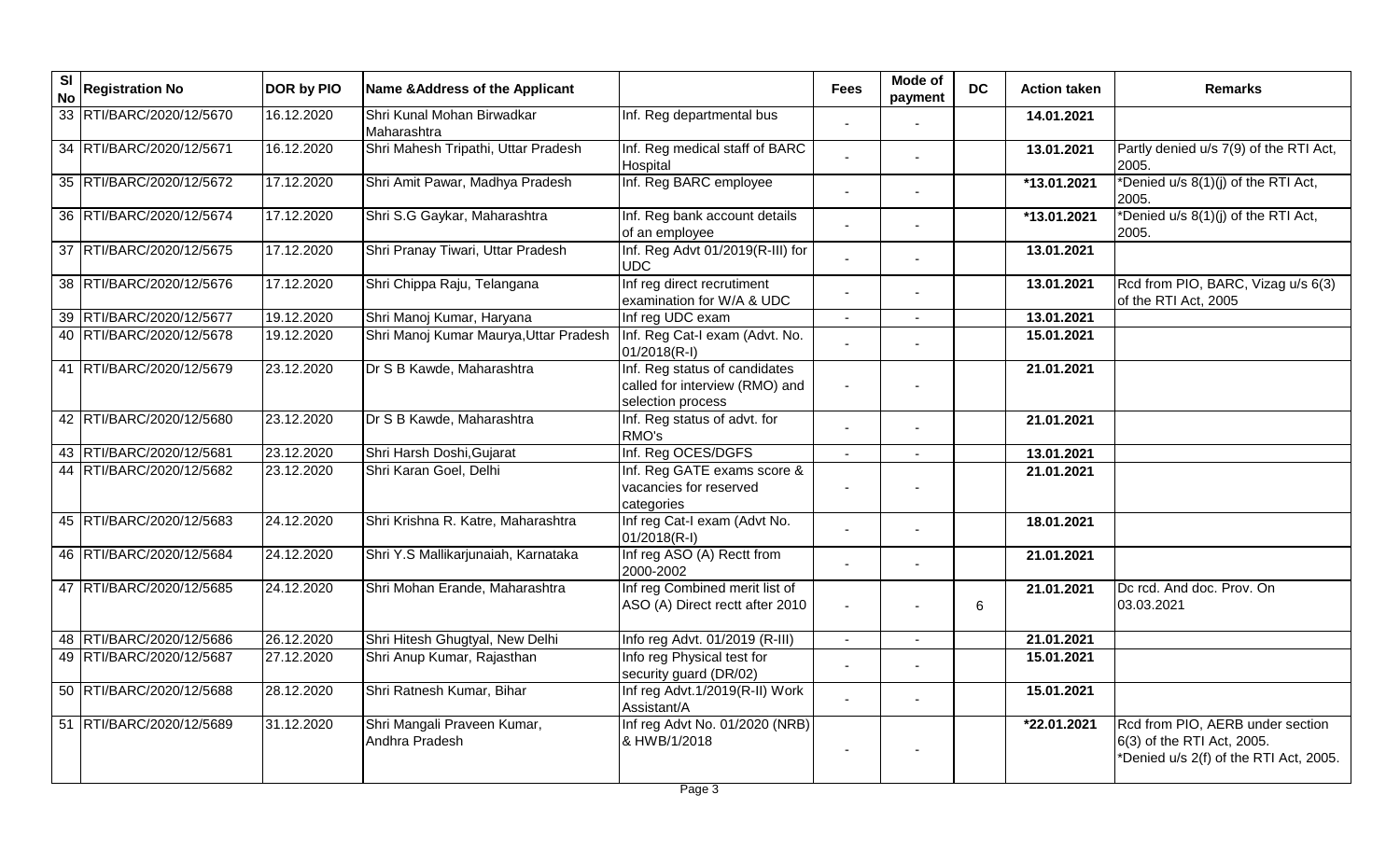| <b>SI</b> | $\log$ Registration No   | <b>DOR by PIO</b> | Name & Address of the Applicant |                                                                                                 | Fees | Mode of<br>payment | <b>DC</b> | <b>Action taken</b> | <b>Remarks</b>                                                                                                            |
|-----------|--------------------------|-------------------|---------------------------------|-------------------------------------------------------------------------------------------------|------|--------------------|-----------|---------------------|---------------------------------------------------------------------------------------------------------------------------|
|           | 52 RTI/BARC/2020/12/5690 | 31.12.2020        | Shri A.M Bhaskaran, Tamil Nadu  | Inf reg time limit for disposal of<br>representations from Govt<br>servants on service matters. |      |                    |           | *29.01.2021         | Rcd from PIO, DAE under section 6(3)<br>lof the RTI Act. 2005.<br>*Denied $u/s$ 2(f) and 8(1)(e) of the RTI<br>Act. 2005. |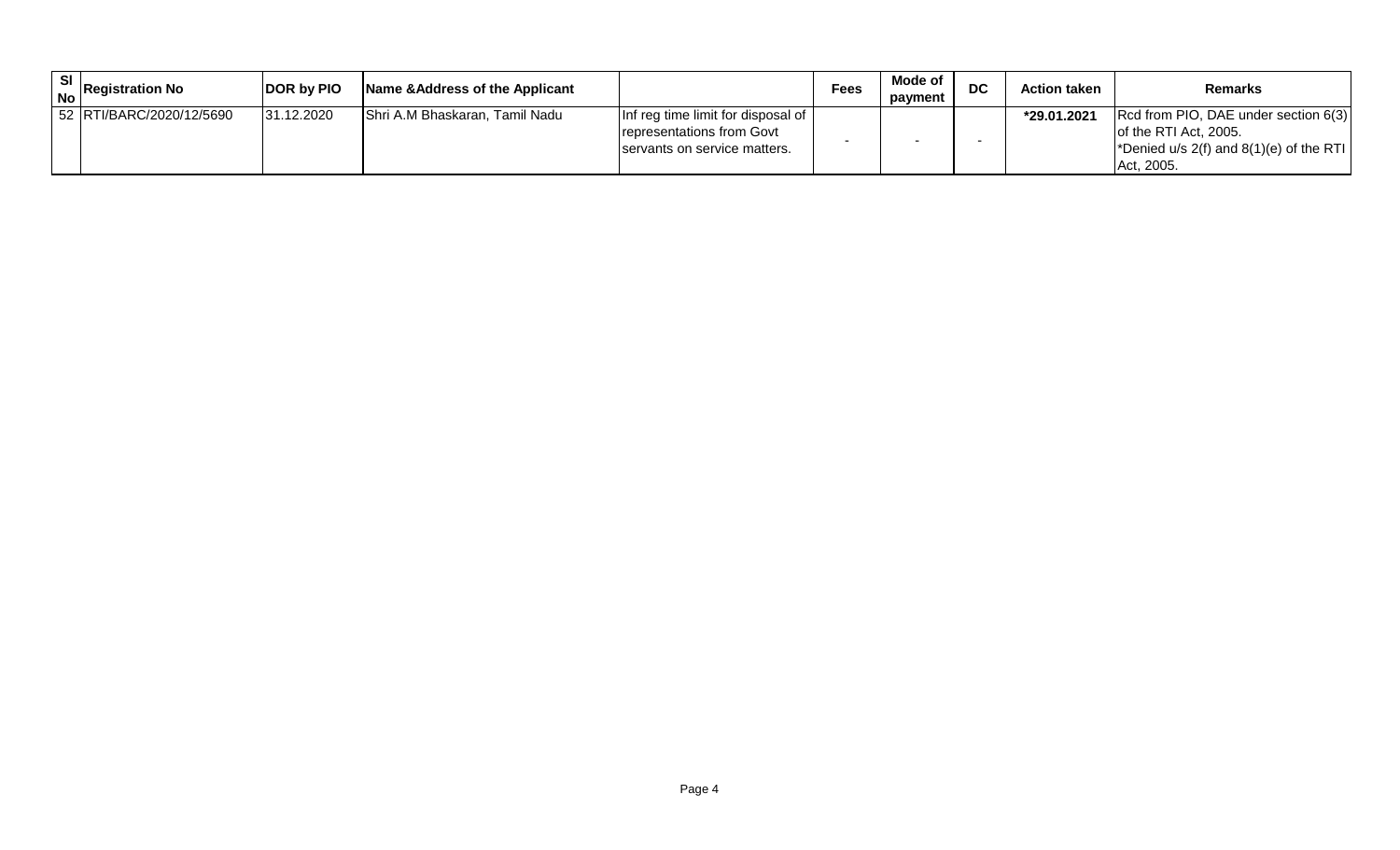| $\overline{\mathbf{s}}$<br><b>No</b> | <b>Registration No</b>   | <b>DOR by PIO</b> | Name & Address of the Applicant                |                                                                                                 | <b>Fees</b>    | Mode of<br>payment | <b>DC</b> | <b>Action taken</b> | <b>Remarks</b>                                                                                                           |
|--------------------------------------|--------------------------|-------------------|------------------------------------------------|-------------------------------------------------------------------------------------------------|----------------|--------------------|-----------|---------------------|--------------------------------------------------------------------------------------------------------------------------|
|                                      | 53 RTI/BARC/2020/12/5691 | 31.12.2020        | Shri A.M Bhaskaran, Tamil Nadu                 | Inf reg time limit for disposal of<br>representations from Govt<br>servants on service matters. |                |                    |           | *29.01.2021         | Rcd from PIO, DAE under section 6(3)<br>of the RTI Act, 2005.<br>*Denied u/s 2(f) and 8(1)(e) of the RTI<br>Act, 2005.   |
|                                      | 54 RTI/BARC/2021/01/5692 | 01.01.2021        | Shri Surendra Gupta, Uttar Pradesh             | Inf reg contract                                                                                | 10             | <b>IPO</b>         |           | 22.01.2021          | Rcd from PIO, AERB under section<br>6(3) of the RTI Act, 2005.<br>Partly denied u/s 8(1)(j) of the RTI Act,<br>2005      |
|                                      | 55 RTI/BARC/2021/01/5693 | 01.01.2021        | Shri Bhanu Lodhi, Uttar Pradesh                | Info reg score in exam of plant<br>operator (Cat-II) - Advt no.<br>01/2018 (R-I)                |                | Online             |           | *29.01.2021         | Rcd from PIO, BARC (Tarapur) under<br>section 6(3) of the RTI Act, 2005.<br>*Denied u/s 8(1)(j) of the RTI Act,<br>2005. |
|                                      | 56 RTI/BARC/2021/01/5694 | 01.01.2021        | Shri Kunal Mohan Birwadkar,<br>Maharashtra     | Info. Reg criminal case                                                                         |                | Online             |           | *22.01.2021         | *Denied u/s 8(1)(j) of the Rti Act,<br>2005.                                                                             |
|                                      | 57 RTI/BARC/2021/01/5695 | 01.01.2021        | Shri Kunal Mohan Birwadkar,<br>Maharashtra     | Inf reg cash purchase /bills                                                                    |                | Online             |           | *25.01.2021         | *Denied u/s 8(1)(j) of the Rti Act,<br>2005.                                                                             |
|                                      | 58 RTI/BARC/2021/01/5696 | 02.01.2021        | Shri Kishori Lal, Rajasthan                    | Inf reg OCES/DGFS-2021                                                                          |                | Online             |           | 25.01.2021          |                                                                                                                          |
|                                      | 59 RTI/BARC/2021/01/5697 | 03.01.2021        | Shri Amit, Tuticorin                           | Inf reg TSO's of BARC training<br>School                                                        |                | Online             |           | 29.01.2021          | Partly denied u/s 8(1)(j) of the RTI Act,<br>2005.                                                                       |
|                                      | 60 RTI/BARC/2021/01/5698 | 04.01.2021        | Shri Amit kumar Singh, Chattisgarh             | Inf reg Advt. 02/2019 (R-II)<br>post code: DR/02                                                |                | Online             |           | 20.01.2021          |                                                                                                                          |
|                                      | 61 RTI/BARC/2021/01/5699 | 04.01.2021        | Shri Durga Rao Lakshmisetti, Andhra<br>Pradesh | Info reg Advertisement No.<br>2/2019 (R-II)- ASO category                                       | 10             | <b>IPO</b>         |           | 25.01.2021          |                                                                                                                          |
|                                      | 62 RTI/BARC/2021/01/5700 | 04.01.2021        | Shri Hemant, Haryana                           | Inf reg conduction of physical<br>test for Security Guard                                       |                | Online             |           | 25.01.2021          |                                                                                                                          |
|                                      | 63 RTI/BARC/2021/01/5701 | 04.01.2021        | Shri S.P Chaudhaury, Maharashtra               | Info reg Dispensary at Thane                                                                    | $\blacksquare$ | Online             |           | 29.01.2021          | Rcd from PIO, DAE u/s 6 (3) of the<br>RTI Act, 2005                                                                      |
|                                      | 64 RTI/BARC/2021/01/5702 | 04.01.2021        | Shri Amit kumar Singh, Chattisgarh             | Inf reg Advt. 02/2019 (R-II)<br>post code: DR/02                                                |                | Online             |           | 20.01.2021          |                                                                                                                          |
|                                      | 65 RTI/BARC/2021/01/5703 | 05.01.2021        | Shri Abhishek Gupta, Madhya Pradesh.           | Inf. Reg examination for post of<br>Work Assistant/A against Advt.<br>No. 1/2019 (R-II)         |                | Online             |           | 25.01.2021          |                                                                                                                          |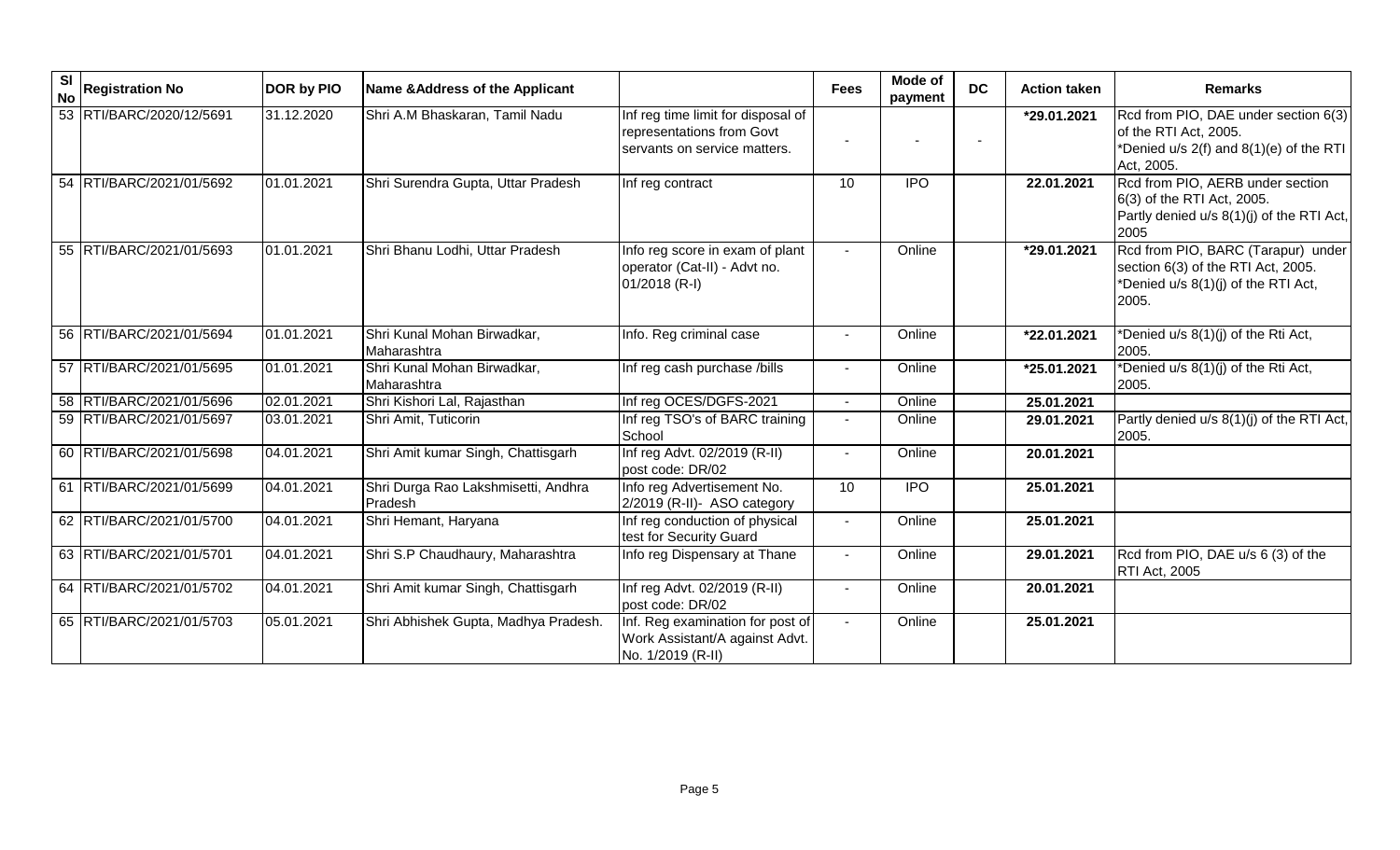| S <sub>l</sub><br><b>No</b> | <b>Registration No</b>   | DOR by PIO | Name & Address of the Applicant              |                                                                  | <b>Fees</b>              | Mode of<br>payment    | <b>DC</b>      | <b>Action taken</b>     | <b>Remarks</b>                                                                                       |
|-----------------------------|--------------------------|------------|----------------------------------------------|------------------------------------------------------------------|--------------------------|-----------------------|----------------|-------------------------|------------------------------------------------------------------------------------------------------|
|                             | 66 RTI/BARC/2021/01/5704 | 05.01.2021 | Shri Kunal Mohan Birwadkar<br>Maharashtra    | Inf.reg complaint made against<br>employee                       |                          | Online                |                | 02.02.2021              |                                                                                                      |
|                             | 67 RTI/BARC/2021/01/5705 | 05.01.2021 | Shri Kunal Mohan Birwadkar<br>Maharashtra    | Inf.reg pending criminal case                                    | $\blacksquare$           | Online                |                | $\overline{20.01.2021}$ | Denied u/s 8(1)(j) of the RTI Act,<br>2005.                                                          |
|                             | 68 RTI/BARC/2021/01/5706 | 05.01.2021 | Shri Pawan Rawal, Uttarakhand                | Inf. Reg scores in OCES-2020<br>interview                        | $\overline{\phantom{a}}$ | Online                |                | 25.01.2021              |                                                                                                      |
|                             | 69 RTI/BARC/2021/01/5707 | 05.01.2021 | Shri Rajkumar Bhawariya, Rajasthan           | Inf. Reg rectt of Scientific<br>Officer - 2020 (Electrical engg) | $\overline{a}$           | Online                |                | 25.01.2021              |                                                                                                      |
|                             | 70 RTI/BARC/2021/01/5708 | 06.01.2021 | Shri Shubham Shukla, Uttar Pradesh.          | Inf. Reg BARC-OCES 2021                                          |                          | Online                |                | 25.01.2021              |                                                                                                      |
|                             | 71 RTI/BARC/2021/01/5709 | 06.01.2021 | Shri Vinayak Padhya, New Delhi               | Inf. Reg OCES-2020 final<br>selection result                     |                          | Online                |                | 29.01.2021              |                                                                                                      |
|                             | 72 RTI/BARC/2021/01/5710 | 07.01.2021 | Shri Kunal Mohan Birwadkar<br>Maharashtra    | Inf. Reg BARC Departmental<br>bus travel                         | $\blacksquare$           | Online                |                | *03.02.2021             | *Denied under section $8(1)(e)$ of the<br><b>RTI Act, 2005</b>                                       |
|                             | 73 RTI/BARC/2021/01/5711 | 07.01.2021 | Shri Chandan Chowdhury, Bhubneshwar          | <b>Reg Scientific Officers</b>                                   |                          | Online                |                | *03.02.2021             | *Denied under section 2(f) of the RTI<br>Act, 2005.                                                  |
|                             | 74 RTI/BARC/2021/01/5712 | 08.01.2021 | Mr. Mohd. Sahajahan, Uttar pradesh.          | Inf. Reg ASO rectt.                                              |                          | Online                |                | 25.01.2021              |                                                                                                      |
|                             | 75 RTI/BARC/2021/01/5713 | 08.01.2021 | Shri Omprakash Kashiram, Maharashtra         | Inf reg appointments of PIO's<br>under the RTI Act, 2005         |                          | Paid at<br><b>CIC</b> |                | 03.02.2021              | Rcd.from, CPIO, CIC, New Dehi u/s<br>6(3) of the RTI Act, 2005 pertaining to<br>point Nos. 1,3 4 & 6 |
|                             | 76 RTI/BARC/2021/01/5714 | 10.01.2021 | Shri Naresh Sharma, Punjab                   | Inf.reg organization                                             | $\blacksquare$           | Online                |                | 08.02.2021              |                                                                                                      |
|                             | 77 RTI/BARC/2021/01/5715 | 11.01.2021 | Dr Suresh Kumar G. Shettigar,<br>Maharashtra | Inf. Reg BARC hospital                                           | 10                       | <b>IPO</b>            |                | *03.02.2021             | *Denied u/s 2(f) of the RTI Act, 2005                                                                |
|                             | 78 RTI/BARC/2021/01/5716 | 11.01.2021 | Smt. Sarala Shendge, Maharashtra             | Inf reg BARC Employee                                            | $\blacksquare$           | Online                |                | *29.01.2021             | *Denied u/s 8(1)(j) of the RTI Act,<br>2005.                                                         |
|                             | 79 RTI/BARC/2021/01/5717 | 12.01.2021 | Shri Harshal Shivaji Vishe, Maharashtra.     | Inf reg selection procedure for<br>Advt. 01/2016 (R-I)           |                          | Online                |                | 10.02.2021              | Rcd. from PIO, BARC (Tarapur) u/s 6<br>(3) of the RTI Act, 2005                                      |
|                             | 80 RTI/BARC/2021/01/5718 | 13.01.2021 | Smt. N Maheshwari, Maharashtra.              | Inf reg. hired vehicle - NRB                                     | 10                       | $\overline{1}$        |                | *10.02.2021             | *Denied u/s 7(9) of the RTI Act, 2005                                                                |
|                             | 81 RTI/BARC/2021/01/5719 | 13.01.2021 | Shri Vishal Maurya, Uttar pradesh.           | Inf. Reg Scores in Advt. no.<br>01/2018 (R-I)                    |                          | Online                |                | 09.02.2021              |                                                                                                      |
|                             | 82 RTI/BARC/2021/01/5720 | 13.01.2021 | Shri P.G Rasal, Maharashtra                  | Inf. Reg leave of self during<br>2018-2019                       | 10                       | Cash                  | $\blacksquare$ | 10.02.2021              |                                                                                                      |
|                             | 83 RTI/BARC/2021/01/5721 | 14.01.2021 | Shri Anil Kumar Shilla, Maharashtra          | Inf. Reg medical<br>reimbursement                                |                          | Online                |                | 12.02.2021              |                                                                                                      |
|                             | 84 RTI/BARC/2021/01/5722 | 14.01.2021 | Shri Pawan Kumar Yadav, Rajasthan            | Inf reg Advt.01/2019 (R-II)                                      |                          | Online                |                | 10.02.2021              |                                                                                                      |
|                             | 85 RTI/BARC/2021/01/5723 | 16.01.2021 | Shri Avanish Kumar, Telangana.               | Inf reg exam papers of Cat-I &<br>II (Plant Operators)           |                          | Online                |                | *11.02.2021             | *Denied u/s 8(1)(d) of the RTI Act,<br>2005.                                                         |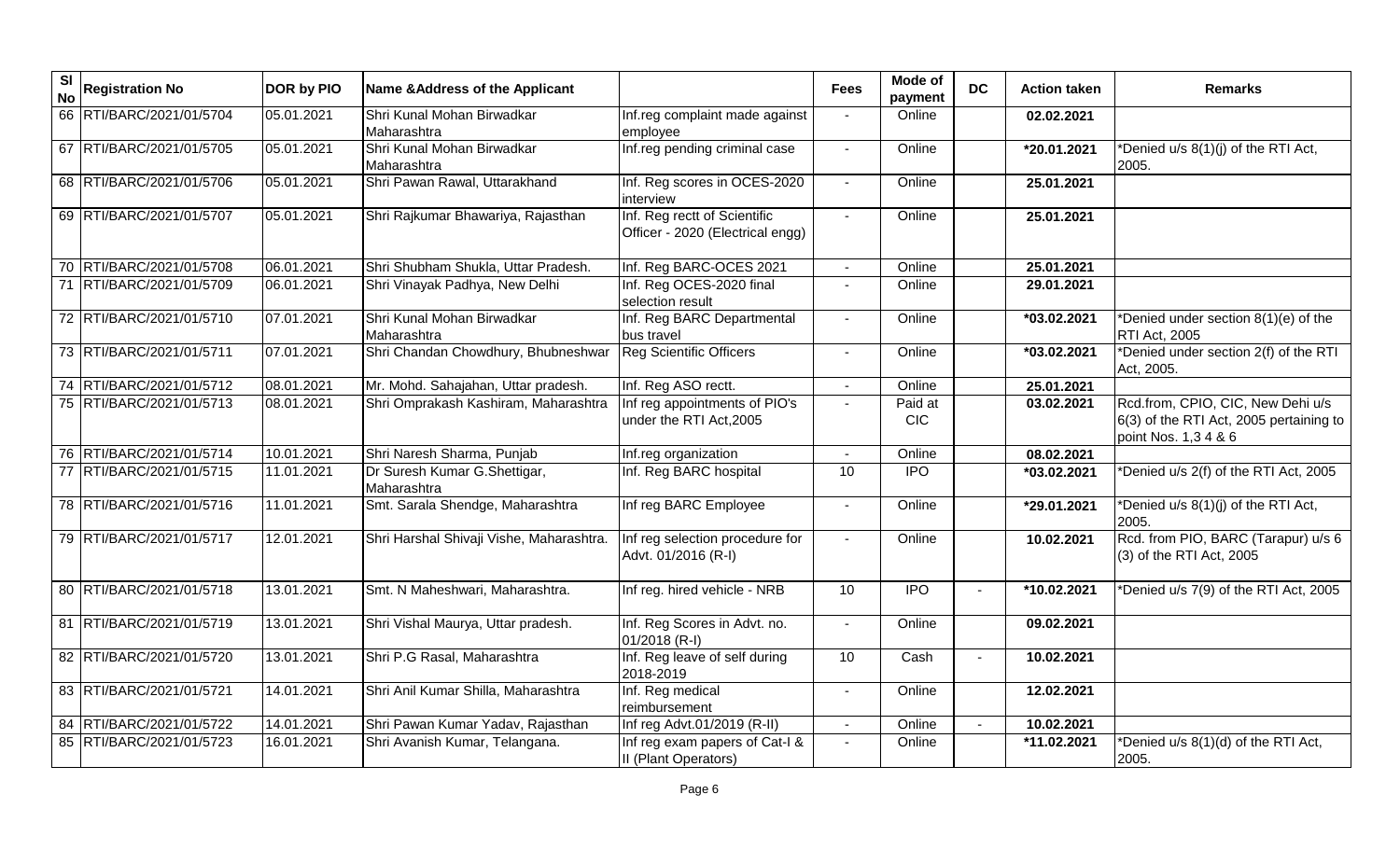| -SI | No Registration No       | <b>DOR by PIO</b> | Name & Address of the Applicant     |                                                   | <b>Fees</b> | Mode of<br>payment | DC | <b>Action taken</b> | <b>Remarks</b> |
|-----|--------------------------|-------------------|-------------------------------------|---------------------------------------------------|-------------|--------------------|----|---------------------|----------------|
|     | 86 RTI/BARC/2021/01/5724 | 16.01.2021        | Shri Khimanand D Joshi, Maharashtra | Inf reg seniority list of BARC<br>security (Self) |             | Online             |    | 11.02.2021          |                |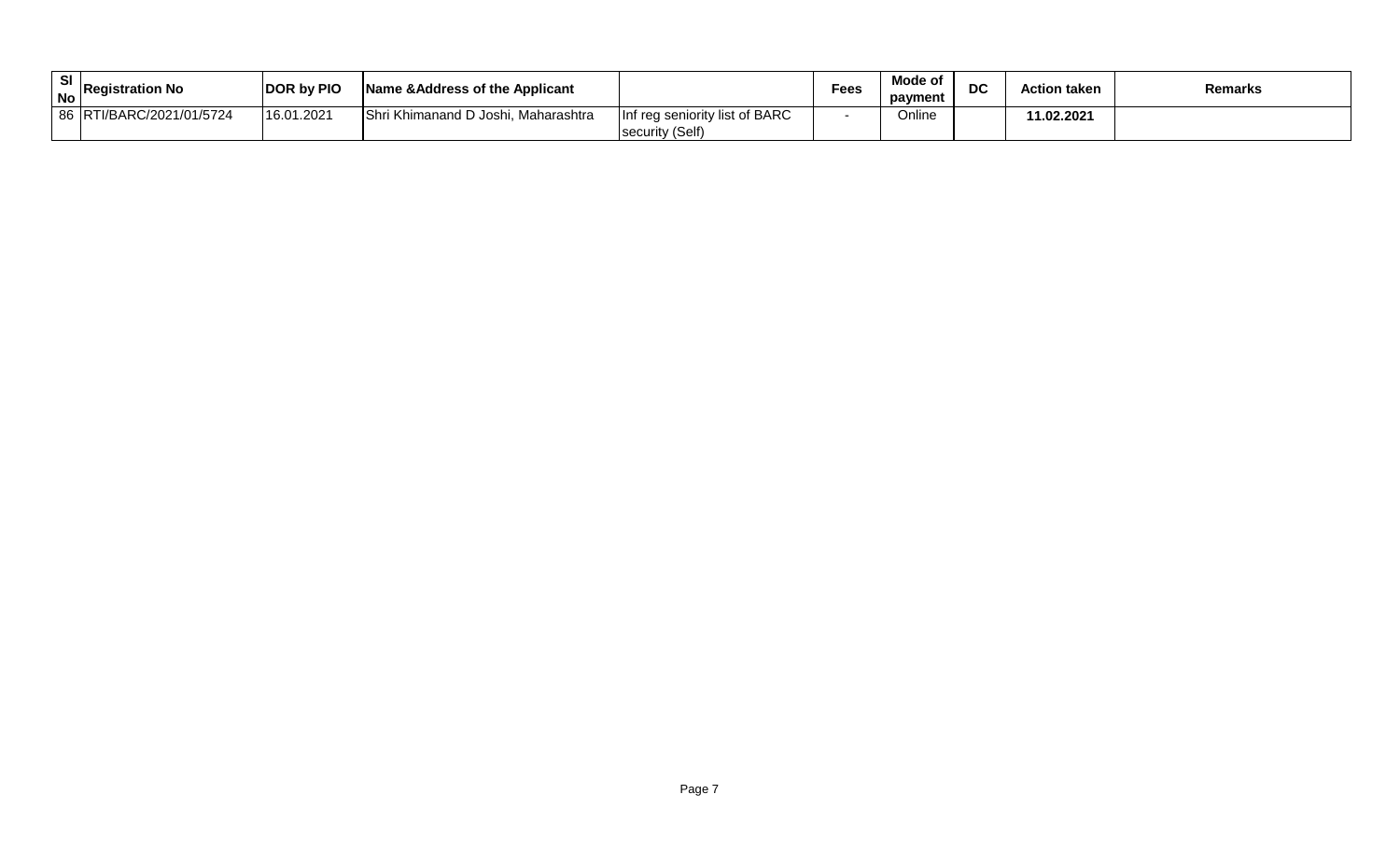| $\overline{\mathbf{s}}$<br><b>No</b> | <b>Registration No</b>    | DOR by PIO | Name & Address of the Applicant                |                                                                                 | <b>Fees</b>     | Mode of<br>payment | <b>DC</b> | <b>Action taken</b> | <b>Remarks</b>                                                                                                                                |
|--------------------------------------|---------------------------|------------|------------------------------------------------|---------------------------------------------------------------------------------|-----------------|--------------------|-----------|---------------------|-----------------------------------------------------------------------------------------------------------------------------------------------|
|                                      | 87 RTI/BARC/2021/01/5725  | 16.01.2021 | Shri Rishi Kumar Singh, Uttar Pradesh          | Inf. Reg Ph.D certificate                                                       |                 | Online             |           | **20.01.2021        | *Trfd. To PIO, HBNI, Mumbai u/s 6(3)<br>of the RTI Act, 2005.                                                                                 |
|                                      | 88 RTI/BARC/2021/01/5726  | 17.01.2021 | Shri Nilesh Datta Chavan, Maharashtra          | Inf reg Work Assisant/A                                                         | $\blacksquare$  | Online             |           | 10.02.2021          |                                                                                                                                               |
|                                      | 89 RTI/BARC/2021/01/5727  | 18.01.2021 | Shri Deepak Assudani, Madhya Pradesh           | Inf reg OCES-2020                                                               |                 | Online             |           | 16.02.2021          |                                                                                                                                               |
|                                      | 90 RTI/BARC/2021/01/5728  | 18.01.2021 | Shri Sanket Vinod Badhe, Maharashtra           | Inf reg Advt.01/2019(R-III)                                                     |                 | Online             |           | 11.02.2021          |                                                                                                                                               |
|                                      | 91 RTI/BARC/2021/01/5729  | 19.01.2021 | Shri A.S Bhatia, Maharashtra                   | Inf reg medical bills                                                           | 10              | <b>IPO</b>         |           | *17.02.2021         | *Denied u/s 8(1)(e) of the RTI Act,<br>2005                                                                                                   |
|                                      | 92 RTI/BARC/2021/01/5730  | 20.01.2021 | Ms. Radha, Telangana.                          | Inf. Reg GATE Score criteria<br>for different posts in Engg                     |                 | Online             |           | 17.02.2021          |                                                                                                                                               |
|                                      | 93 RTI/BARC/2021/01/5731  | 20.01.2021 | Shri Sushil Kumar, Telangana                   | Inf. Reg Oustside employment                                                    |                 | Online             |           | 18.02.2021          |                                                                                                                                               |
|                                      | 94 RTI/BARC/2021/01/5732  | 20.01.2021 | Shri Kunal Mohan Birwadkar,<br>Maharashtra     | Inf. Reg complaint submitted<br>against BARC employee                           |                 | Online             |           | 18.02.2021          | Partly denied $u/s$ 8(1)(g) & 8(1)(e) of<br>the RTI Act, 2005                                                                                 |
|                                      | 95 RTI/BARC/2021/01/5733  | 20.01.2021 | Ms. Nandhini, Tamil Nadu.                      | Inf. Reg DPC                                                                    |                 | Online             |           | **27.01.2021        | **Trfd. To PIO, BARC, Kalpakkam u/s<br>6(3) of the RTI Act, 2005.                                                                             |
|                                      | 96 RTI/BARC/2021/01/5734  | 20.01.2021 | Shri Shamrao Narayan Dhanorkar,<br>Maharashtra | Inf. Reg verification of caste<br>certificate of employees<br>belonging to BARC |                 | <b>IPO</b>         |           | *18.02.2021         | *Denied under section 2(f) of the RTI<br>Act, 2005                                                                                            |
|                                      | 97 RTI/BARC/2021/01/5735  | 21.01.2021 | Shri Mohit Rattanpal, Jammu & Kashmir          | Inf. Reg. Service details of self<br>on transfer                                |                 | Online             |           | 19.02.2021          | Trfd. To PIO, IGCAR, Kalpakkam u/s<br>6(3) of the RTI Act, 2005 pertaining to<br>point Nos. 6, 7 & 8 of the RTI<br>application on 02.02.2021. |
|                                      | 98 RTI/BARC/2021/01/5736  | 21.01.2021 | Shri Vikas K. Telang, Maharashtra.             | Inf. Reg. Committee for<br>consideration of APAR of self.                       | 10              | Cash               |           | 19.02.2021          | Partly denied $u/s$ 8(1)(g) & 8(1)(h) of<br>the RTI Act, 2005                                                                                 |
|                                      | 99 RTI/BARC/2021/01/5737  | 22.01.2021 | Shri Linet Nadar, Maharashtra                  | Inf. Reg absorption of BARC<br>employees                                        |                 | Online             |           | **27.01.2021        | **Trfd. To PIO, DAE u/s 6(3) of the<br>RTI Act, 2005.                                                                                         |
|                                      | 100 RTI/BARC/2021/01/5738 | 22.01.2021 | Shri Ram Prasad Gurg, Rajasthan                | Inf. Reg pensioner                                                              |                 | Online             |           | *19.02.2021         | *Denied u/s 8(1)(j) of the RTI Act,<br>2005                                                                                                   |
|                                      | 101 RTI/BARC/2021/01/5739 | 22.01.2021 | Shri Satyam Thakur, Jharkhand                  | Inf reg BARC OCES/DGFS                                                          |                 | Online             |           | 19.02.2021          |                                                                                                                                               |
|                                      | 102 RTI/BARC/2021/01/5740 | 23.01.2021 | Shri Pawan Kumar, Haryana.                     | Inf reg Advt. 02/2019 (R-II)<br><b>Security Guard</b>                           |                 | Online             |           | 19.02.2021          |                                                                                                                                               |
|                                      | 103 RTI/BARC/2021/01/5741 | 24.01.2021 | Shri Manikanth, Telangana                      | Inf. Reg Advt. 01/2019 (R-III)                                                  |                 | Online             |           | 19.02.2021          |                                                                                                                                               |
|                                      | 104 RTI/BARC/2021/01/5742 | 25.01.2021 | Shri Y.S Mallikarjunaiah, Karnataka            | Inf. Reg ASO selection panel<br>$(2001 - 2003)$                                 | $\overline{10}$ | $\overline{1}$     |           | 22.02.2021          |                                                                                                                                               |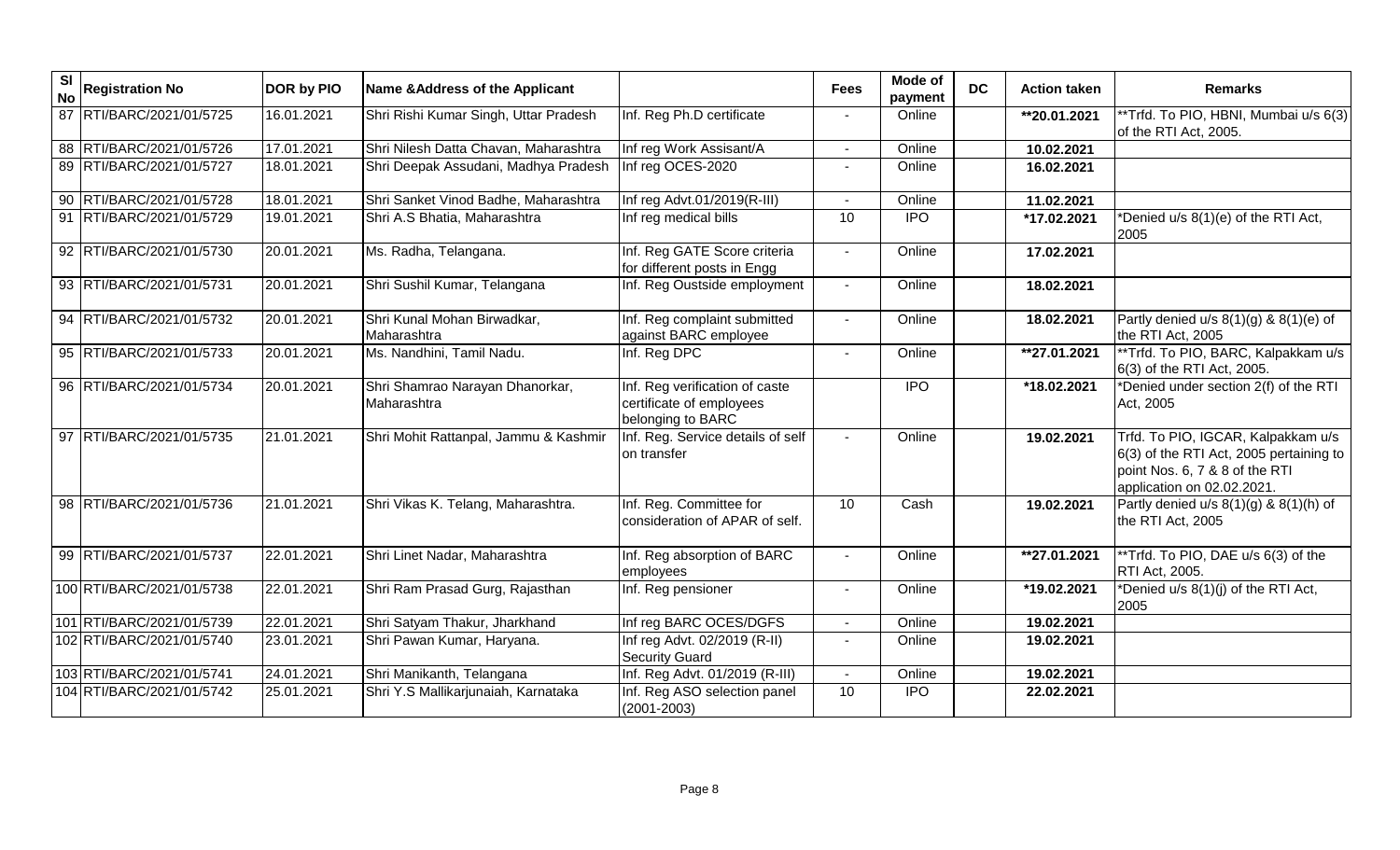| SI | $\vert$ No Registration No | <b>DOR by PIO</b> | Name & Address of the Applicant |                                       | <b>Fees</b> | Mode of<br>payment | <b>DC</b> | <b>Action taken</b> | <b>Remarks</b>                                                                                                                                                              |
|----|----------------------------|-------------------|---------------------------------|---------------------------------------|-------------|--------------------|-----------|---------------------|-----------------------------------------------------------------------------------------------------------------------------------------------------------------------------|
|    | 105 RTI/BARC/2021/01/5743  | 22.01.2021        | Shri Arjit Singh, Punjab        | Inf reg units of DAE                  |             | Online             |           | 19.02.2021          | Rcd from PIO, DAE under section 6(3)<br>of the RTI Act, 2005 pertaining to<br>point Nos. (1) & (3).<br>Trfd. Point No. (3) to PIO, DAE u/s<br>$(6(3)$ of the RTI Act, 2005. |
|    | 106 RTI/BARC/2021/01/5744  | 26.01.2021        | Shri Lokanath Padhan, Odisha    | Inf reg track change<br>qualification |             | Online             |           | 22.02.2021          | DC rcd and documents provided on<br>04.03.2021                                                                                                                              |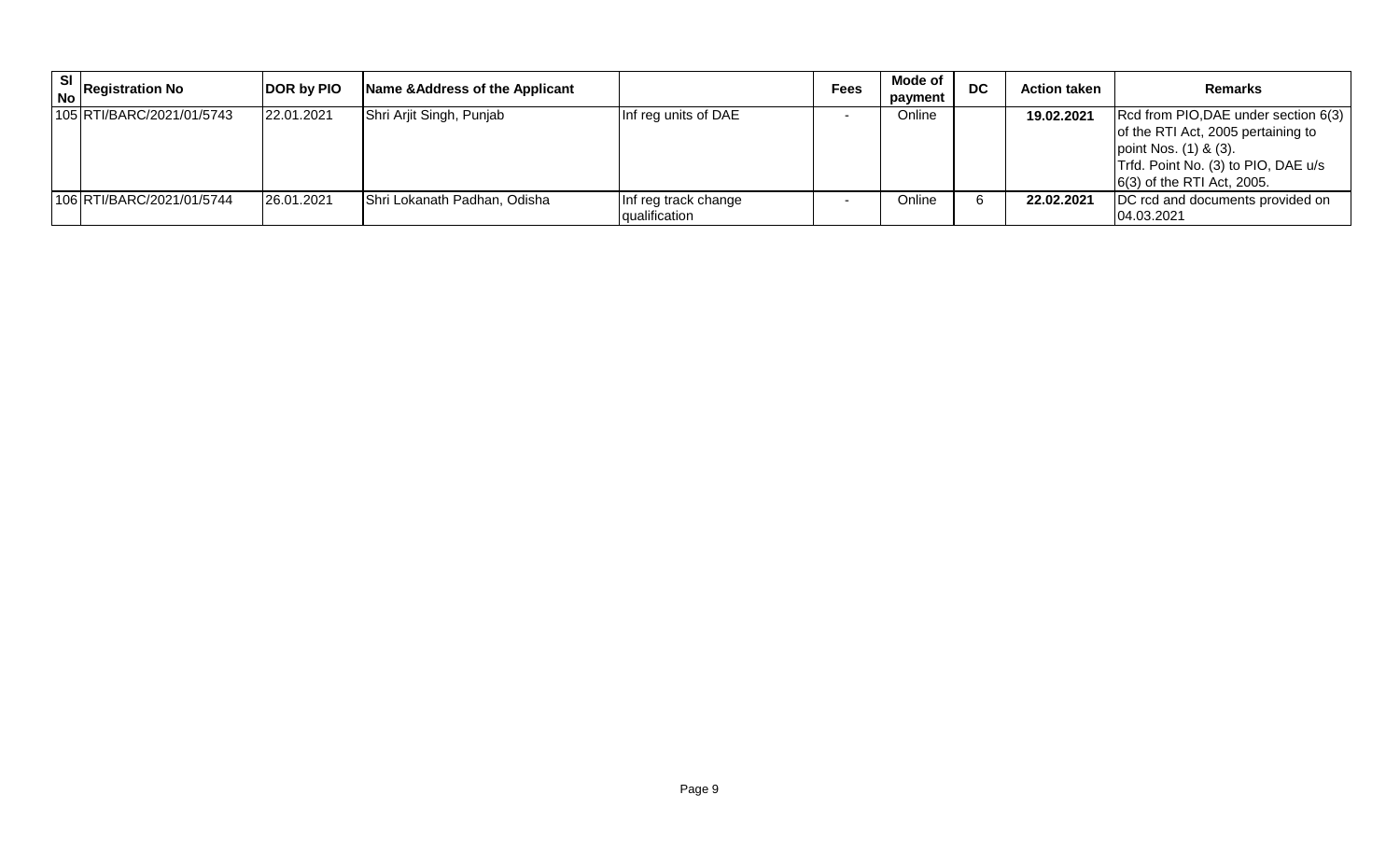| $\overline{\mathbf{s}}$<br><b>No</b> | <b>Registration No</b>    | DOR by PIO | Name & Address of the Applicant               |                                                                          | <b>Fees</b>              | Mode of<br>payment | <b>DC</b> | <b>Action taken</b> | <b>Remarks</b>                                                                                         |
|--------------------------------------|---------------------------|------------|-----------------------------------------------|--------------------------------------------------------------------------|--------------------------|--------------------|-----------|---------------------|--------------------------------------------------------------------------------------------------------|
|                                      | 107 RTI/BARC/2021/01/5745 | 27.01.2021 | Shri Harish Kumar Prajapat, Rajasthan         | Inf. Reg vacancies in Mysore                                             |                          | Online             |           | **29.01.2021        | **Trfd to PIO, RMP (Mysuru) under<br>section 6(3) of the RTI Act, 2005                                 |
|                                      | 108 RTI/BARC/2021/01/5746 | 27.01.2021 | Shri Sravan kumar S, Vishakapatnam            | Inf. Reg disciplinary<br>proceedings of self                             | $\blacksquare$           | Online             | 46        | 23.02.2021          | DC charges rcd and documents<br>provided on 04.03.2021                                                 |
|                                      | 109 RTI/BARC/2021/01/5747 | 27.01.2021 | Shri Vithoba Yallappa Desai,<br>Maharashtra   | Inf. Reg details of BARC<br>employee                                     |                          | Online             |           | 25.02.2021          | Partly denied u/s 8(1)(j) of the RTI Act,<br>2005                                                      |
|                                      | 110 RTI/BARC/2021/01/5748 | 28.01.2021 | Shri Vikas K. Telang, Maharashtra.            | Inf. Reg promtion interview of<br>self (SO/G)                            | 10                       | Cash               |           | *26.02.2021         | *Denied u/s 8(1)(g) of the RTI Act,<br>2005                                                            |
|                                      | 111 RTI/BARC/2021/01/5749 | 28.01.2021 | Shri Vikas K. Telang, Maharashtra.            | Inf. Reg promtion interview of<br>self (SO/F)                            | 10                       | Cash               |           | *25.02.2021         | *Denied u/s 8(1)(g) of the RTI Act,<br>2005                                                            |
|                                      | 112 RTI/BARC/2021/01/5750 | 28.01.2021 | Shri Swarnim Rajput, Uttar Pradesh            | Inf. Reg OCES- 2020 marks of<br>self                                     | $\overline{\phantom{a}}$ | Online             |           | 23.02.2021          |                                                                                                        |
|                                      | 113 RTI/BARC/2021/01/5751 | 29.01.2021 | Shri Sandeep S, Maharashtra                   | Inf. Reg duty exemption to<br>employees during COVID<br>pandemic         |                          | Online             |           | 26.02.2021          |                                                                                                        |
|                                      | 114 RTI/BARC/2021/01/5752 | 30.01.2021 | Shri Sakharam Sahadeo Gawade,<br>Maharashtra  | Inf. Reg Medical fitness for<br>appointment in DAE                       |                          | Online             |           | 26.02.2021          | Trfd to PIO, DCSEM under section<br>6(3) of the RTI Act, 2005 pertaining to<br>Point nos 2 & 3.        |
|                                      | 115 RTI/BARC/2021/01/5753 | 30.01.2021 | Ms. Vijayamathangee, Maharashtra              | Inf reg status of complaints                                             |                          | Online             |           | 26.02.2021          |                                                                                                        |
|                                      | 116 RTI/BARC/2021/01/5754 | 30.01.2021 | Ms. Vijayamathangee, Maharashtra              | Inf reg visitor entries                                                  |                          | Online             |           | 26.02.2021          |                                                                                                        |
|                                      | 117 RTI/BARC/2021/01/5755 | 31.01.2021 | Ms. Bharti, Madhya Pradesh                    | Inf. Reg OCES Resignation<br>process                                     |                          | Online             |           | *25.02.2021         | *Denied u/s 2(f) of the RTI Act, 2005.                                                                 |
|                                      | 118 RTI/BARC/2021/01/5756 | 29.01.2021 | Shri Vinayak Padhya, New Delhi                | Inf. Reg OCES/DGFS-2020<br>recruitment                                   |                          | Online             |           | 26.02.2021          |                                                                                                        |
|                                      | 119 RTI/BARC/2021/01/5757 | 29.01.2021 | Shri Vikas.K.Telang, Maharashtra.             | Inf reg interview of self                                                | 10                       | Cash               |           | *25.02.2021         | *Denied u/s $8(1)(g)$ & $8(1)(h)$ of the<br>RTI Act, 2005                                              |
|                                      | 120 RTI/BARC/2021/02/5758 | 01.02.2021 | Shri Sachin Pawar, Maharashtra                | Inf. Reg issue of Bus pass                                               | 10                       | Cash               |           | *26.02.2021         | *Denied u/s 8(1)(j) of the RTI Act,<br>2005.                                                           |
|                                      | 121 RTI/BARC/2021/02/5759 | 01.02.2021 | Shri G. Ravi Shankar, Tamil Nadu              | Inf. Reg detrmination of the<br>age of Ink                               | $\overline{10}$          | $\overline{1}$     |           | 25.02.2021          |                                                                                                        |
|                                      | 122 RTI/BARC/2021/02/5760 | 02.02.2021 | Shri Ajay Kumar, Madhya Pradesh               | Inf. Reg PRIS (I) eligibility to<br>Station Officer on promotion         |                          | Online             |           | *26.02.2021         | Rcd from PIO, HWP (Talcher) u/s 6(3)<br>of the RTI Act, 2005.<br>*Denied u/s 2(f) of the RTI Act, 2005 |
|                                      | 123 RTI/BARC/2021/02/5761 | 02.02.2021 | Shri Gaurav Kanyal, Madhya Pradesh            | Inf. Reg stipend and IT to<br>Scientific Officer under OCES<br>programme | $\overline{a}$           | Online             |           | *02.03.2021         | Rcd from PIO, DAE u/s 6(3) of the RTI<br>Act, 2005.<br>*Denied<br>u/s 2(f) of the RTI Act, 2005.       |
|                                      | 124 RTI/BARC/2021/02/5762 | 02.02.2021 | Shri Bheemanathini Kalyan Kumar,<br>Telangana | Inf. Reg Advt. 01/2016 (R-I)                                             |                          | Online             |           | 02.03.2021          | Rcd. From PIO, BARC (Tarapur) u/s<br>6(3) of the RTI Act, 2005                                         |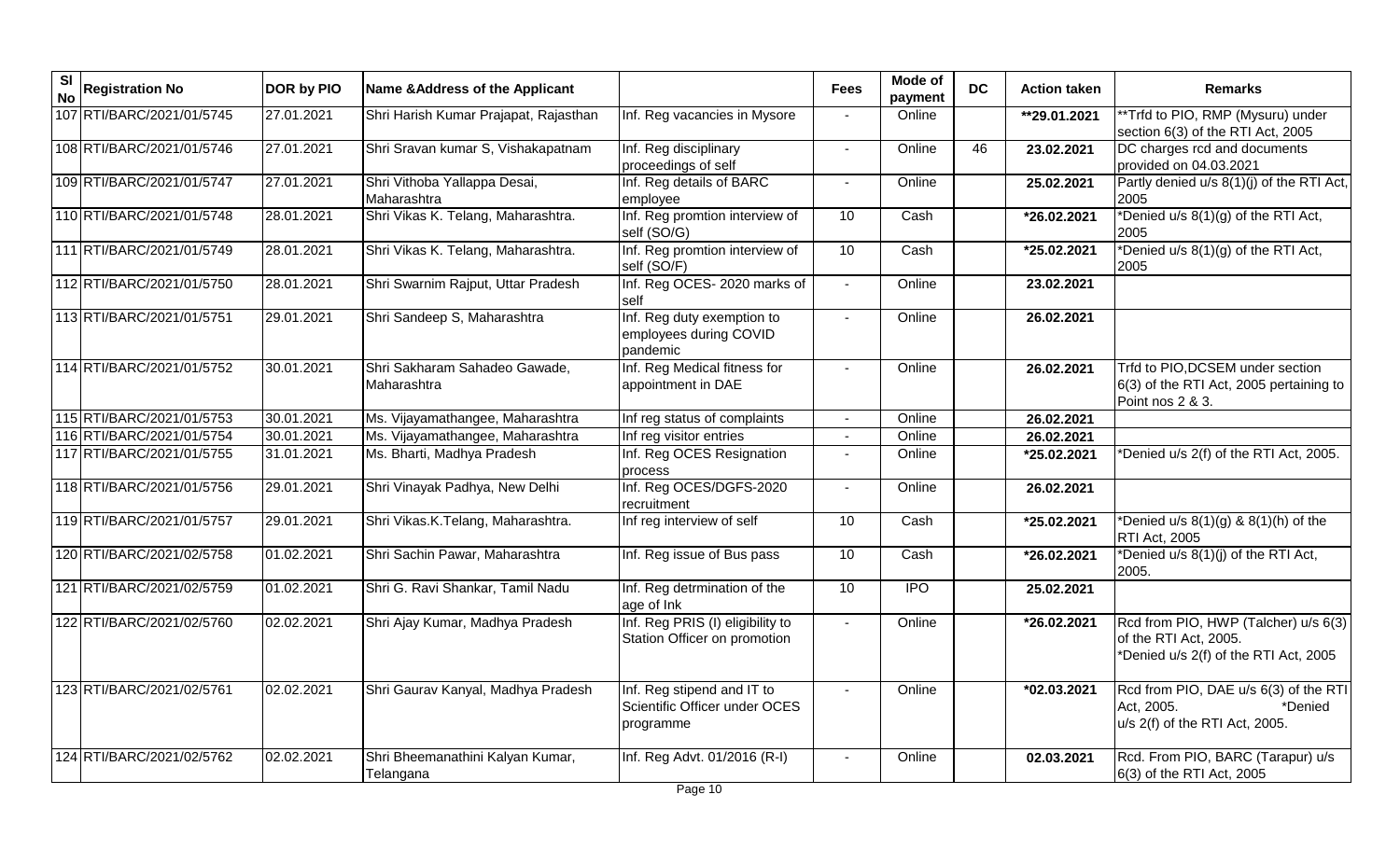| <b>SI</b> | $\frac{6}{1}$ No Registration No | <b>DOR by PIO</b> | Name & Address of the Applicant |                                                              | <b>Fees</b> | Mode of<br>payment | DC | <b>Action taken</b> | <b>Remarks</b>                                                  |
|-----------|----------------------------------|-------------------|---------------------------------|--------------------------------------------------------------|-------------|--------------------|----|---------------------|-----------------------------------------------------------------|
|           | 125 RTI/BARC/2021/02/5763        | 02.02.2021        | Shri Guguloth Ramesh, Telangana | Inf. Reg score-card of self and<br>cut-off marks - OCES exam |             | Online             |    | *02.03.2021         | <i>*Denied u/s <math>8(1)(j)</math> of the RTI Act,</i><br>2005 |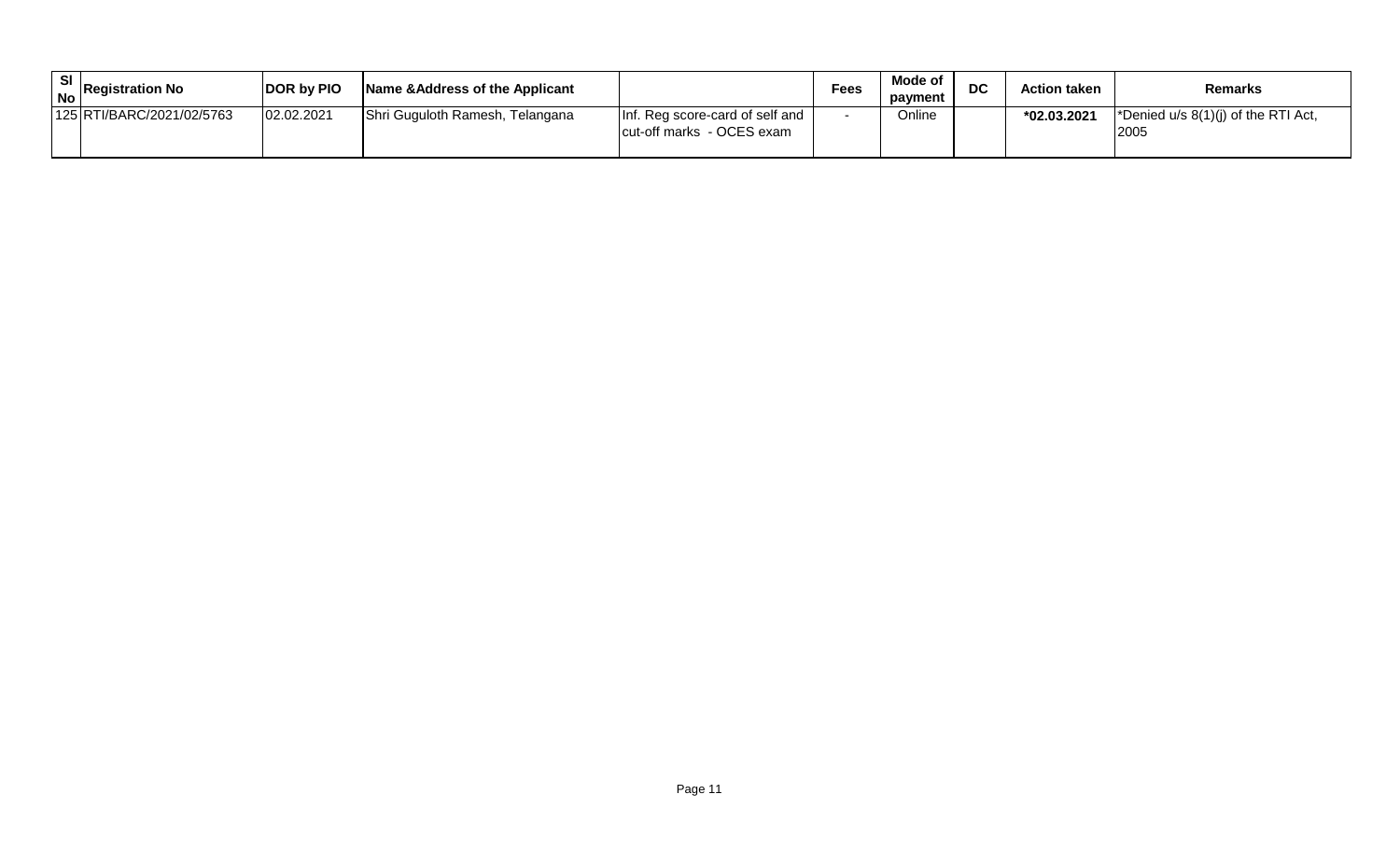| <b>SI</b><br><b>No</b> | <b>Registration No</b>    | <b>DOR by PIO</b> | Name & Address of the Applicant            |                                                                                                    | <b>Fees</b>     | Mode of<br>payment | <b>DC</b>       | <b>Action taken</b> | <b>Remarks</b>                                                                                                                                                                                                  |
|------------------------|---------------------------|-------------------|--------------------------------------------|----------------------------------------------------------------------------------------------------|-----------------|--------------------|-----------------|---------------------|-----------------------------------------------------------------------------------------------------------------------------------------------------------------------------------------------------------------|
|                        | 126 RTI/BARC/2021/02/5764 | 01.02.2021        | Shri Y.S Mallikarjunaiah, Karnataka.       | Inf. Reg ASO (A) rectt against<br>Advt.1/2001(R-III) -Copy of<br>vacancy & appointment<br>register |                 | Paid at<br>Mysure  |                 | 01.03.2021          | Rcd from PIO, RMP, Mysuru u/s 6(3)<br>of the RTI Act, 2005.<br>Partly denied under section 8(1)(j) of<br>RTI Act, 2005.<br>Transferrred to RMP, Mysuru u/s 6(3)<br>of RTI Act, 2005 pertaining to Point<br>no.4 |
|                        | 127 RTI/BARC/2021/02/5765 | 02.02.2021        | Shri Pramod Kumar Dewangan,<br>Karnataka   | Inf. Reg promtion norms after<br><b>CAT-II Training</b>                                            | $\overline{10}$ | <b>IPO</b>         | $\overline{10}$ | 02.03.2021          | DC rcd.and Documents provided on<br>19.03.2021                                                                                                                                                                  |
|                        | 128 RTI/BARC/2021/02/5766 | 03.02.2021        | Shri Rohit Kumar Saini, Rajasthan          | Inf. Reg Advt No. 1/2014 (R-IV)<br><b>Staff Nurse</b>                                              | $\sim$          | Online             |                 | 03.03.2021          | Partly denied u/s 8(1)(d) of the RTI<br>Act, 2005.                                                                                                                                                              |
|                        | 129 RTI/BARC/2021/02/5767 | 04.02.2021        | Shri Donal Marshal Noronha,<br>Maharashtra | Inf. Reg Merit Promotion<br>scheme - disrepancies                                                  | 10              | <b>IPO</b>         |                 | $*04.03.2021$       | *Denied u/s 2(f) of the RTI Act, 2005                                                                                                                                                                           |
|                        | 130 RTI/BARC/2021/02/5768 | 04.02.2021        | Shri Gaurav Singhal, Kolkatta.             | Inf. Reg UGC regulation                                                                            |                 | Online             |                 | 05.03.2021          | Rcd from PIO, HBNI u/s 6(3) of the<br>RTI Act, 2005.                                                                                                                                                            |
|                        | 131 RTI/BARC/2021/02/5769 | 04.02.2021        | Shri Ajay Kumar, Madhya Pradesh            | Inf. Reg PRIS (I) eligibility on<br>promotion                                                      |                 | Online             |                 | *26.02.2021         | Rcd from PIO, DAE u/s 6(3) of the RTI<br>Act, 2005.<br>*Denied u/s<br>2(f) of the RTI Act, 2005                                                                                                                 |
|                        | 132 RTI/BARC/2021/02/5770 | 05.02.2021        | Shri Donal Marshal Noronha,<br>Maharashtra | Inf. Reg M.Sc degree and<br>promotion                                                              | 10              | IPO                |                 | *05.03.2021         | *Denied u/s $2(f)$ & $8(1)(j)$ of the RTI<br>Act, 2005.                                                                                                                                                         |
|                        | 133 RTI/BARC/2021/02/5771 | 05.02.2021        | Shri Kishori Lal, Rajasthan                | Inf. Reg OCES - 2020                                                                               | $\sim$          | Online             |                 | 04.03.2021          |                                                                                                                                                                                                                 |
|                        | 134 RTI/BARC/2021/02/5772 | 05.02.2021        | Ms. Sunita Bharadwaj, Rajasthan            | Inf. Reg librarian,<br>videographer, photographer<br>technicain post in DAE                        |                 | Online             |                 | 03.03.2021          | Rcd from PIO, DAE u/s 6(3) of the RTI<br>Act, 2005                                                                                                                                                              |
|                        | 135 RTI/BARC/2021/02/5773 | 06.02.2021        | Shri Vireshwar, Uttar Pradesh              | Inf. Reg OCES/DGFS-2020<br>recruitment                                                             |                 | Online             |                 | 05.03.2021          |                                                                                                                                                                                                                 |
|                        | 136 RTI/BARC/2021/02/5774 | 06.02.2021        | Shri Shailesh, Maharashtra                 | Inf. Reg Industrisl radiography                                                                    | $\blacksquare$  | Online             |                 | $*$ 09.02.2021      | **Trfd. To PIO, AERB u/s 6(3) of the<br>RTI Act, 2005.                                                                                                                                                          |
|                        | 137 RTI/BARC/2021/02/5775 | 06.02.2021        | Shri Atul Singh, Uttar Pradesh             | Inf. Reg UDC exam (Advt No.<br>01/2019(R-III)                                                      | $\blacksquare$  | Online             |                 | 05.03.2021          | Partly denied u/s 8(1)(d) of the RTI<br>Act, 2005                                                                                                                                                               |
|                        | 138 RTI/BARC/2021/02/5776 | 07.02.2021        | Shri Selvanayagam D.R, Tamil Nadu          | Inf. Reg Pension                                                                                   | $\blacksquare$  | Online             |                 | $*05.03.2021$       | *Denied under section 8(1)(j) of the<br>RTI Act, 2005                                                                                                                                                           |
|                        | 139 RTI/BARC/2021/02/5777 | 09.02.2021        | Shri Vikas.K.Telang, Maharashtra           | Inf. Reg Hon'able CAT decision                                                                     | 10              | Cash               |                 | *05.03.2021         | *Denied u/s 8(1)(g) of the RTI Act,<br>2005                                                                                                                                                                     |
|                        | 140 RTI/BARC/2021/02/5778 | 09.02.2021        | Shri Vikas.K.Telang, Maharashtra           | Inf. Reg.training school and<br>promotion                                                          | 10              | Cash               |                 | *08.03.2021         | *Denied u/s 8(1)(j) of the RTI Act,<br>2005                                                                                                                                                                     |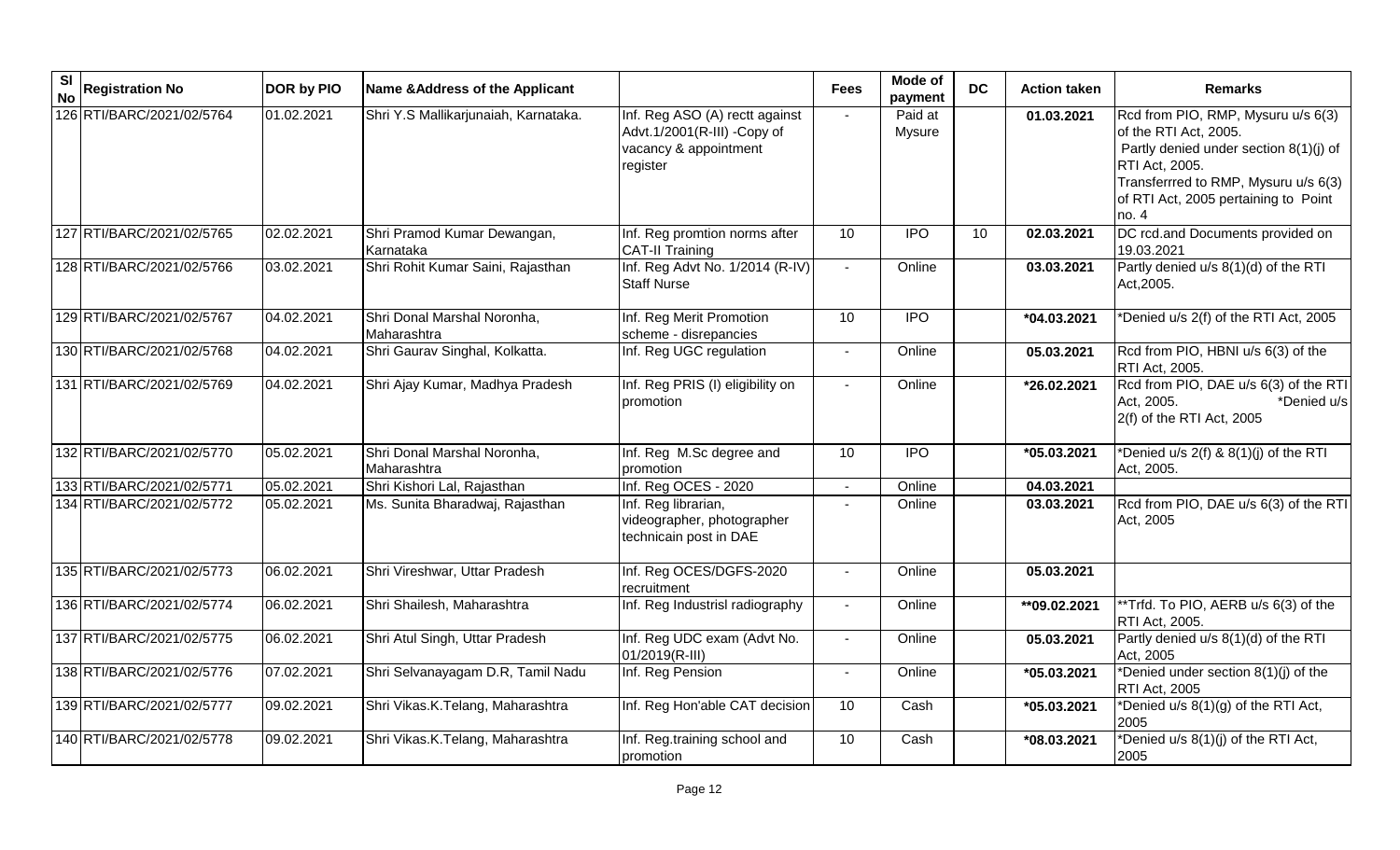| <b>SI</b><br><b>No</b> | <b>Registration No</b>    | <b>DOR by PIO</b> | Name & Address of the Applicant              |                                                          | <b>Fees</b>    | Mode of<br>payment | <b>DC</b>      | <b>Action taken</b> | <b>Remarks</b>                                                                                                |
|------------------------|---------------------------|-------------------|----------------------------------------------|----------------------------------------------------------|----------------|--------------------|----------------|---------------------|---------------------------------------------------------------------------------------------------------------|
|                        | 141 RTI/BARC/2021/02/5779 | 09.02.2021        | Shri Sandesh Shivaji Jadhav,<br>Maharashtra  | Inf. Reg ASO /A                                          |                | Online             |                | *05.03.2021         | *Denied u/s 8(1)(j) of the RTI Act,<br>2005                                                                   |
|                        | 142 RTI/BARC/2021/02/5780 | 09.02.2021        | Shri Dibin Thomas, Maharashtra               | Inf. Reg organization                                    | $\blacksquare$ | Online             | $\blacksquare$ | 08.03.2021          | Partly denied u/s 2(f) of the RTI<br>Act, 2005                                                                |
|                        | 143 RTI/BARC/2021/02/5781 | 10.02.2021        | Shri Monu Kumar, Aurangabad                  | Inf. Reg OCES/DGFS 2021-22<br>exams                      |                | Online             |                | 04.03.2021          |                                                                                                               |
|                        | 144 RTI/BARC/2021/02/5782 | 10.02.2021        | Shri Sukharaj, Punjab                        | Inf. Reg Advt No. 01/2019 (R-                            |                | Online             |                | 05.03.2021          | Partly denied u/s 2(f) of the RTI Act,<br>2005                                                                |
|                        | 145 RTI/BARC/2021/02/5783 | 11.02.2021        | Shri Sanjoy Patra, West Bengal               | Inf. Reg OCES/DGFS                                       |                | Online             |                | 04.03.2021          |                                                                                                               |
|                        | 146 RTI/BARC/2021/02/5784 | 11.02.2021        | Shri Praveen Kumar, Rajasthan                | Inf. Reg Advt 01/2018 (R-IV)<br>for Staff Nurse          |                | Online             |                | *08.03.2021         | *Denied u/s 8(1)(d) of the RTI Act,<br>2005.                                                                  |
|                        | 147 RTI/BARC/2021/02/5785 | 11.02.2021        | Shri Rakesh Kumar Keshri, Bihar              | Inf reg Cat-I trainee persuing<br>higher studies         |                | Online             |                | 08.03.2021          | Partly denied u/s 2(f) of the RTI<br>Act, 2005                                                                |
|                        | 148 RTI/BARC/2021/02/5786 | 12.02.2021        | Shri Rakesh Kumar Keshri, Bihar              | Inf reg Cat-I trainee persuing<br>nigher studies         |                | Online             |                | 08.03.2021          | Rcd from PIO, HBNI u/s 6(3) of the<br><b>RTI Act, 2005</b><br>Partly denied u/s 2(f) of the RTI<br>Act, 2005  |
|                        | 149 RTI/BARC/2021/02/5787 | 12.02.2021        | Shri Shyju C, Karnataka                      | Inf. Reg question papers of<br>Nurse exam                |                | Online             |                | *08.03.2021         | Rcd. From PIO, BARC (Tarapur) u/s<br>6(3) of the RTI Act, 2005<br>*Denied u/s 8(1)(d) of the RTI Act,<br>2005 |
|                        | 150 RTI/BARC/2021/02/5788 | 14.02.2021        | Shri Gurushran Singh Kalra, Uttar<br>Pradesh | Inf. Reg reimbursement                                   |                | Online             |                | 04.03.2021          |                                                                                                               |
|                        | 151 RTI/BARC/2021/02/5789 | 15.02.2021        | Shri Sanjay Patra, West bengal               | Inf. Reg OCES/DGFS-2020<br>interview                     | $\blacksquare$ | Online             |                | 04.03.2021          |                                                                                                               |
|                        | 152 RTI/BARC/2021/02/5790 | 15.02.2021        | Shri Aditya Kumar Divedi, Uttar Pradesh      | Inf. Reg interview marks of self<br>for OCES/DGFS - 2020 | $\sim$         | Online             |                | 04.03.2021          |                                                                                                               |
|                        | 153 RTI/BARC/2021/02/5791 | 15.02.2021        | Shri Shubham Gupta, Haryana                  | Inf. Reg exam papers                                     | $\sim$         | Online             |                | 09.03.2021          | Partly denied u/s 8(1)(d) of the RTI<br>Act, 2005                                                             |
|                        | 154 RTI/BARC/2021/02/5792 | 15.02.2021        | Shri Dagdu A.Radhakrishnan, Gujarat          | Inf. Reg OCES/DGFS-2020                                  |                | Online             |                | 05.03.2021          |                                                                                                               |
|                        | 155 RTI/BARC/2021/02/5793 | 12.02.2021        | Shri Amandeep Singh Bedi, Gurgaon            | Inf. Ref OCES-2016 training of<br>self                   | $\blacksquare$ | Online             |                | 12.03.2021          |                                                                                                               |
|                        | 156 RTI/BARC/2021/02/5794 | 16.02.2021        | Shri Kamal Kishor, Jharkhand                 | Inf. Reg UDC promotion                                   | $\blacksquare$ | Online             |                | 09.03.2021          | Partly denied u/s 8(1)(d) of the RTI<br>Act. 2005                                                             |
|                        | 157 RTI/BARC/2021/02/5795 | 19.02.2021        | Smt. Sonali Sunil Kusre, Maharashtra         | Inf. Reg pay slip                                        | 10             | <b>DD</b>          |                | 15.03.2021          | Partly denied u/s 8(1)(j) of the RTI Act,<br>2005.                                                            |
|                        | 158 RTI/BARC/2021/02/5796 | 19.02.2021        | Shri Vinod Vithoba Bamne, Maharashtra        | Inf. Reg medical reports                                 | 10             | <b>IPO</b>         |                | *12.03.2021         | *Denied u/s 8(1)(j) of the RTI Act,<br>2005                                                                   |
|                        | 159 RTI/BARC/2021/02/5797 | 19.02.2021        | Shri Sayak Sur, West Bengal                  | Inf. Reg OCES/DGFS-2020                                  |                | Online             |                | 15.03.2021          | Rcd. From PIO, AMD, Hyderabad u/s<br>6(3) of the RTI Act, 2005                                                |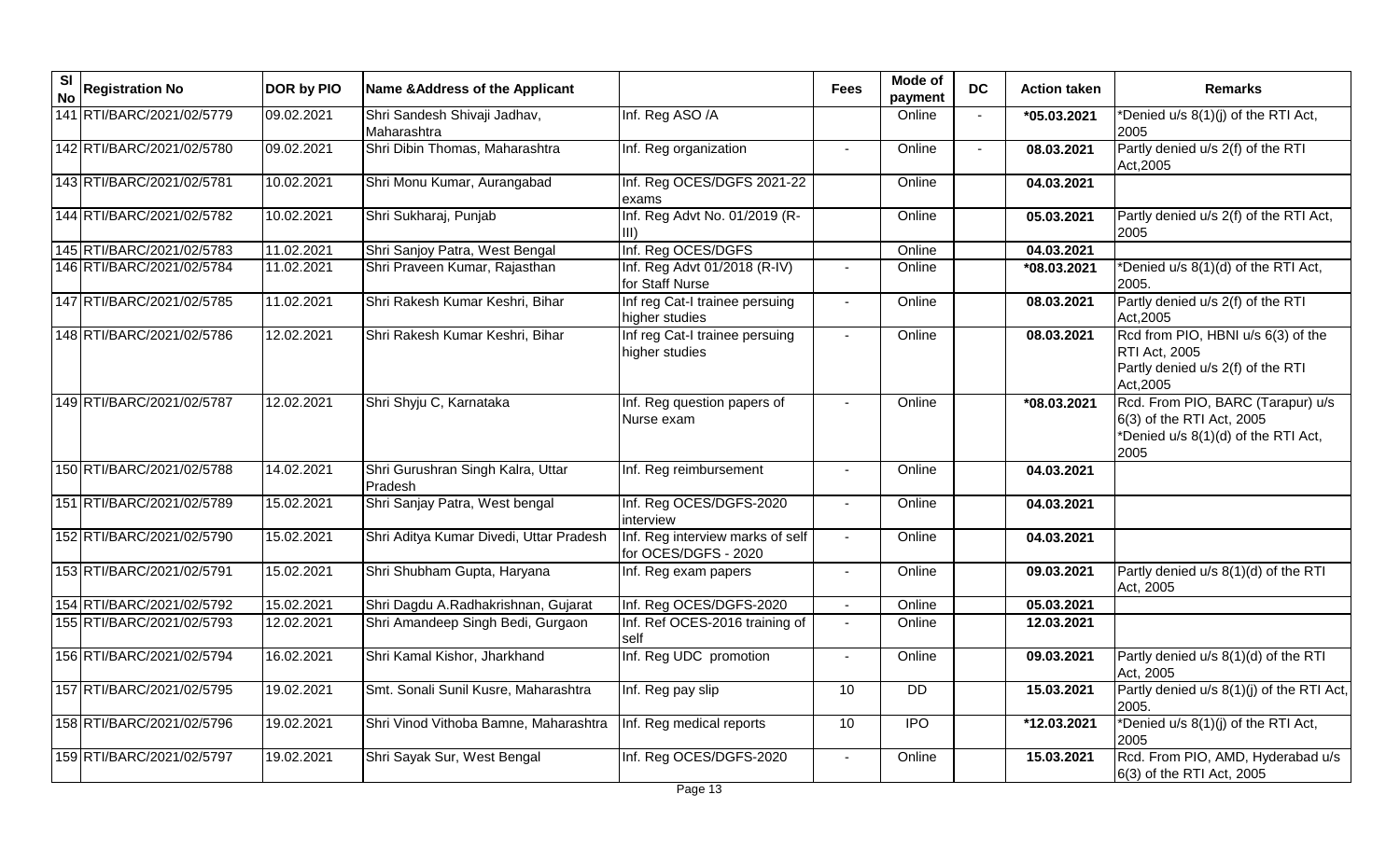| <b>SI</b><br><b>No</b> | <b>Registration No</b>    | DOR by PIO | Name & Address of the Applicant      |                                                                             | <b>Fees</b>    | Mode of<br>payment | <b>DC</b> | <b>Action taken</b> | <b>Remarks</b>                                                                                        |
|------------------------|---------------------------|------------|--------------------------------------|-----------------------------------------------------------------------------|----------------|--------------------|-----------|---------------------|-------------------------------------------------------------------------------------------------------|
|                        | 160 RTI/BARC/2021/02/5798 | 19.02.2021 | Shri Dasyapu Manoj, Telangana        | Inf. Reg rectt of visually<br>challenged in OCES/DGFS                       |                | Online             |           | *15.03.2021         | Rcd from PIO, BARC (vizag) u/s 6(3)<br>of the RTI Act, 2005.<br>*Denied u/s 2(f) of the RTI Act, 2005 |
|                        | 161 RTI/BARC/2021/02/5799 | 20.02.2021 | Shri Abhishek Patel, Uttar Pradesh   | Inf. Reg marks of OCES-2020                                                 |                | Online             |           | 17.03.2021          |                                                                                                       |
|                        | 162 RTI/BARC/2021/02/5800 | 20.02.2021 | Shri Jaimon Cyriac, Maharashtra      | Inf. Reg post of Nurse & duties<br>of Nurse C & D                           | $\blacksquare$ | Online             |           | 19.03.2021          |                                                                                                       |
|                        | 163 RTI/BARC/2021/02/5801 | 20.02.2021 | Ms. Anannya, West bengal             | Inf reg OCES-2021                                                           |                | Online             |           | 17.03.2021          |                                                                                                       |
|                        | 164 RTI/BARC/2021/02/5802 | 20.02.2021 | Shri Gururaj Kulkarni, Karnataka     | Inf. Reg STPT-2018                                                          |                | Online             |           | 18.03.2021          |                                                                                                       |
|                        | 165 RTI/BARC/2021/02/5803 | 21.02.2021 | Shri Pawan Choudhury, Jharkhand      | Inf. Reg Advt. 01/2021 (R-I) for<br>post of Nurse                           | $\blacksquare$ | Online             |           | 15.03.2021          |                                                                                                       |
|                        | 166 RTI/BARC/2021/02/5804 | 21.02.2021 | Shri Jeevan, Maharashtra             | Inf. Reg radiation protection<br>procedure                                  |                | Online             |           | 15.03.2021          |                                                                                                       |
|                        | 167 RTI/BARC/2021/02/5805 | 21.02.2021 | Shri Samir Bhanja, West Bengal       | Inf. Reg UDC exam (Advt.<br>01/2019(R-III)                                  | $\mathbf{r}$   | Online             |           | 19.03.2021          | Partly denied u/s 2(f) of the RTI Act,<br>2005.                                                       |
|                        | 168 RTI/BARC/2021/02/5806 | 21.02.2021 | Shri Vinay Pandey, Uttar Pradesh     | Inf. Reg UDC question papers                                                | $\sim$         | Online             |           | 19.03.2021          | Partly denied u/s 2(f) of the RTI Act,<br>2005.                                                       |
|                        | 169 RTI/BARC/2021/02/5807 | 21.02.2021 | Shri Rahul Ashok Bhosale, Maharshtra | Inf. Reg EWS & OBC<br>candidates                                            |                | Online             |           | 18.03.2021          |                                                                                                       |
|                        | 170 RTI/BARC/2021/02/5808 | 22.02.2021 | Shri Vikash Singh, West Bengal       | Inf. Reg OCES-2020 (mech<br>engg) interview marks                           |                | Online             |           | 19.03.2021          |                                                                                                       |
|                        | 171 RTI/BARC/2021/02/5809 | 22.02.2021 | Shri Aeshwar, Bihar                  | Inf reg Advt. 01/2019(R-III)                                                |                | Online             |           | 19.03.2021          |                                                                                                       |
|                        | 172 RTI/BARC/2021/02/5810 | 22.02.2021 | Shri Sandeep S, Maharashtra          | Inf. Reg duty exemptions<br>during Covid-19                                 | $\blacksquare$ | Online             |           | 19.03.2021          | Rcd from PIO, DAE under section 6(3)<br>of the RTI Act, 2005                                          |
|                        | 173 RTI/BARC/2021/02/5811 | 23.02.2021 | Shri Segu Nagateja, Andhra Pradesh   | Inf. Reg Advt of Work<br>Assistant<br>(BARC/MYS/01/2021)                    | $\blacksquare$ | Online             |           | **25.02.2021        | ** Trfd to PIO, RMP (Mysuru) under<br>section 6(3) of the RTI Act, 2005                               |
|                        | 174 RTI/BARC/2021/02/5812 | 23.02.2021 | Shri Sethuram T, Tamil Nadu          | Inf reg Radiological Safety<br>Officer exam - 2021 for<br>Medical physicist |                | Online             |           | 19.03.2021          |                                                                                                       |
|                        | 175 RTI/BARC/2021/02/5813 | 24.02.2021 | Shri Rahul Kumar Thakur, New Delhi   | Inf. Reg UDC exam<br>(Advt.01/2019) R-III                                   |                | Online             |           | 24.03.2021          |                                                                                                       |
|                        | 176 RTI/BARC/2021/02/5814 | 24.02.2021 | Shri Abhiraj R.I, Kerala             | Inf. Reg exam of UDC (Advt.<br>01/2019(R-III)                               |                | Online             |           | 22.03.2021          |                                                                                                       |
|                        | 177 RTI/BARC/2021/02/5815 | 24.02.2021 | Shri Abhiraj R.I, Kerala             | Inf. Reg exam of UDC (Advt.<br>01/2019(R-III)                               | $\blacksquare$ | Online             |           | 22.03.2021          |                                                                                                       |
|                        | 178 RTI/BARC/2021/02/5816 | 25.02.2021 | Shri P.S Rajan, Tamil Nadu           | Inf. Reg promotion of<br>Supervisor (TS) and care-<br>takers-Guest House    | $\blacksquare$ | Online             |           | 24.03.2021          | Rcd from PIO, DAE u/s 6(3) of the RTI<br>Act, 2005 pertaining to point no. 4                          |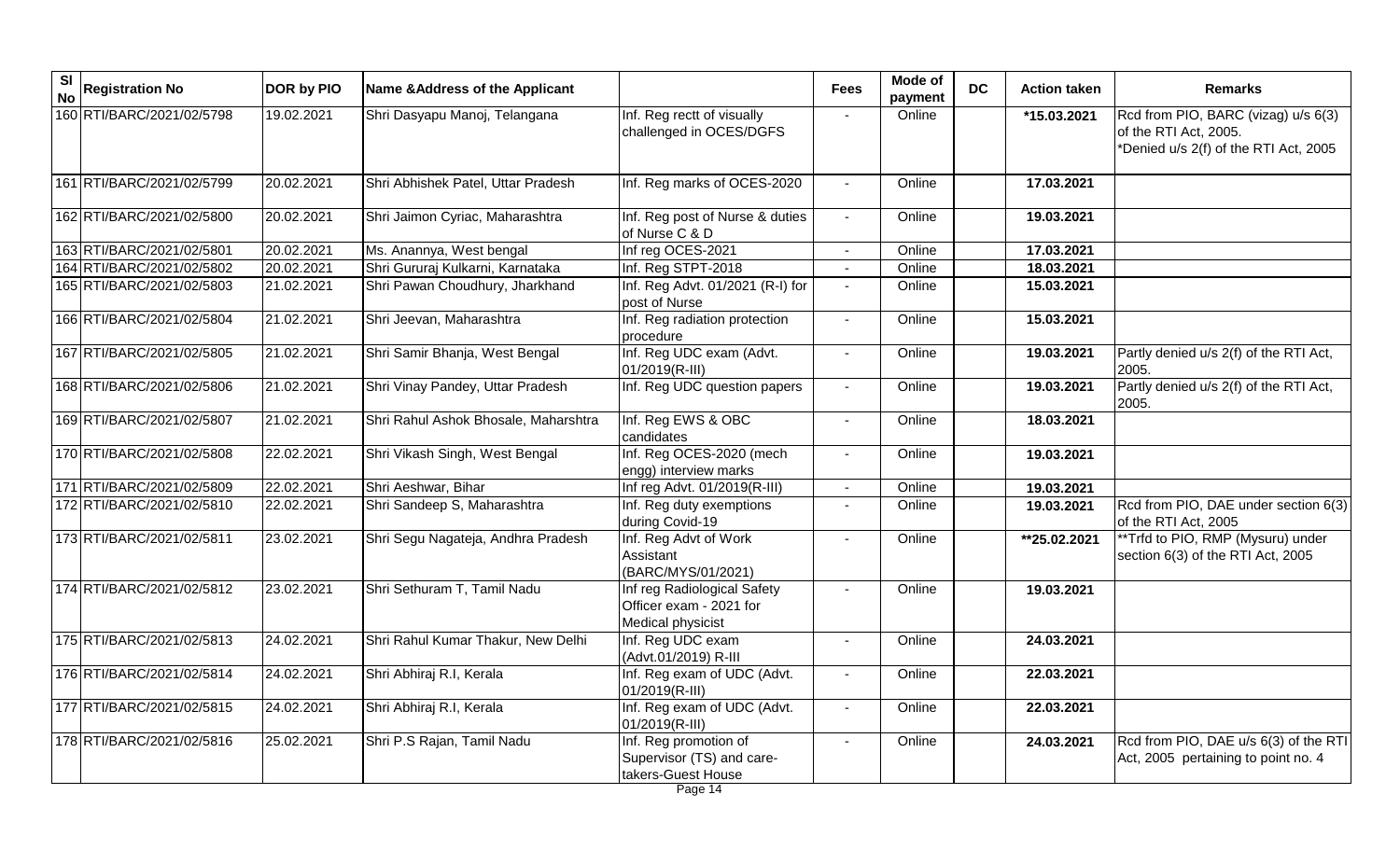| SI | <b>No Registration No</b> | DOR by PIO | Name & Address of the Applicant               |                                                                           | <b>Fees</b> | Mode of<br>payment | <b>DC</b> | <b>Action taken</b> | <b>Remarks</b>                                                                   |
|----|---------------------------|------------|-----------------------------------------------|---------------------------------------------------------------------------|-------------|--------------------|-----------|---------------------|----------------------------------------------------------------------------------|
|    | 179 RTI/BARC/2021/02/5817 | 25.02.2021 | Shri P.S Rajan, Tamil Nadu                    | Inf reg recruitment norms for<br>Supervisor (TS)                          |             | Online             |           | 25.03.2021          | Rcd from PIO, DAE u/s 6(3) of the RTI<br>Act, 2005 pertaining to point no. 5 & 7 |
|    | 180 RTI/BARC/2021/02/5818 | 26.02.2021 | Shri Bheemanathini Kalyan Kumar,<br>Telangana | Inf. Reg Advt. 01/2019 (R-III)                                            |             | Online             |           | 26.03.2021          | Partly denied u/s 2(f) of the RTI Act,<br><b>2005</b>                            |
|    | 181 RTI/BARC/2021/02/5819 | 26.02.2021 | Shri Rajat Simele, Maharashtra                | Inf. Reg UDC exam<br>(Advt.01/2019) R-III                                 |             | Online             |           | 24.03.2021          |                                                                                  |
|    | 182 RTI/BARC/2021/02/5820 | 26.02.2021 | Shri Nitin Kumar Vasu, Rajasthan              | Inf. Reg atomic reactors                                                  |             | Online             |           | 24.03.2021          | Rcd from PIO, BRIT u/s 6(3) of the<br><b>RTI Act, 2005</b>                       |
|    | 183 RTI/BARC/2021/02/5821 | 27.02.2021 | Shri Ashish Kumar, Bihar                      | Inf. Reg OCES/DGFS-2021<br>Marks of Self & cut -off marks<br>(Mechanical) |             | Online             |           | 10.03.2021          |                                                                                  |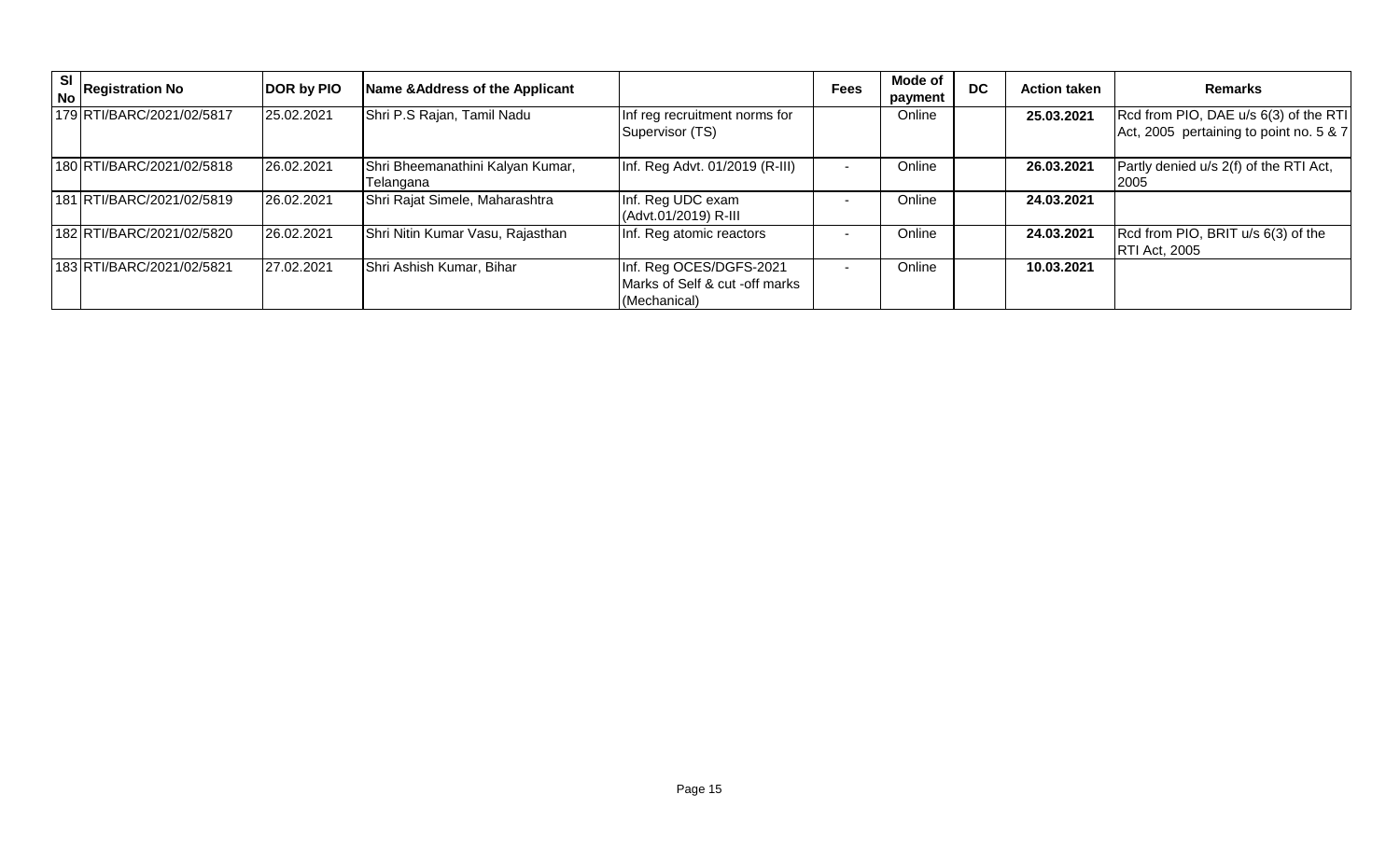| $\overline{\mathbf{s}}$<br><b>No</b> | <b>Registration No</b>    | DOR by PIO | Name & Address of the Applicant                                 |                                                                           | <b>Fees</b>    | Mode of<br>payment | <b>DC</b> | <b>Action taken</b> | <b>Remarks</b>                                        |
|--------------------------------------|---------------------------|------------|-----------------------------------------------------------------|---------------------------------------------------------------------------|----------------|--------------------|-----------|---------------------|-------------------------------------------------------|
|                                      | 184 RTI/BARC/2021/02/5822 | 27.02.2021 | Shri Gulshan, Rajasthan                                         | Inf. Reg BARC-OCES/DGFS-<br>2020<br>Marks of self & Cut-off marks         |                | Online             |           | 24.03.2021          |                                                       |
|                                      | 185 RTI/BARC/2021/02/5823 | 28.02.2021 | Shri Abhishek Kumar, Punjab                                     | Inf. Reg OCES-2020                                                        | $\blacksquare$ | Online             |           | 24.03.2021          |                                                       |
|                                      | 186 RTI/BARC/2021/02/5824 | 14.02.2021 | Shri Gurushran Singh Kalra, Uttar<br>Pradesh                    | Inf. Reg medical<br>reimbursement                                         |                | Online             |           | 04.03.2021          |                                                       |
|                                      | 187 RTI/BARC/2021/02/5825 | 16.02.2021 | Shri Ashish Kumar, Bihar                                        | Inf reg OCES/DGFS-2021<br>(mechanical) marks of self and<br>cut-off       |                | Online             |           | 10.03.2021          |                                                       |
|                                      | 188 RTI/BARC/2021/02/5826 | 16.02.2021 | Shri SG, Tamil Nadu                                             | Inf. Reg employees of BARC &<br>transfers                                 | $\sim$         | Online             |           | 15.03.2021          | Partly denied u/s 8(1)(j) of the RTI Act,<br>2005     |
|                                      | 189 RTI/BARC/2021/02/5827 | 16.02.2021 | Shri SG, Tamil Nadu                                             | Inf. Reg employees of BARC &<br>transfers                                 |                | Online             |           | 15.03.2021          | Partly denied u/s 8(1)(j) of the RTI Act,<br>2005     |
|                                      | 190 RTI/BARC/2021/02/5828 | 17.02.2021 | Shri Pawan Choudhury, Jharkhand                                 | Inf. Reg Advt. 01/2021 (R-I) for<br>post of Nurse                         |                |                    |           | 15.03.2021          |                                                       |
|                                      | 191 RTI/BARC/2021/02/5829 | 17.02.2021 | Shri Vignesh S, Tamil Nadu                                      | Inf reg Advt. 01/2021 (R-I)                                               |                | Online             |           | 12.03.2021          |                                                       |
|                                      | 192 RTI/BARC/2021/02/5830 | 19.02.2021 | Shri Ashish Kumar, Bihar                                        | Inf reg OCES/DGFS-2021                                                    |                | Online             |           | 10.03.2021          |                                                       |
|                                      | 193 RTI/BARC/2021/02/5831 | 19.02.2021 | Shri Ashish Kumar, Bihar                                        | Inf. Reg OCES/DGFS-2021                                                   |                | Online             |           | 10.03.2021          |                                                       |
|                                      | 194 RTI/BARC/2021/02/5832 | 18.02.2021 | Shri Anil Kumar Shilla, Maharashtra                             | Inf. Reg medical<br>reimbursement                                         |                | Online             |           | 17.03.2021          | Partly denied u/s 8(1)(g) of the RTI<br>Act, 2005.    |
|                                      | 195 RTI/BARC/2021/02/5833 | 18.02.2021 | Shri Anil Kumar Shilla, Maharashtra                             | Inf. Reg medical<br>reimbursement                                         | $\blacksquare$ | Online             |           | 17.03.2021          | Partly denied u/s 8(1)(g) of the RTI<br>Act, 2005.    |
|                                      | 196 RTI/BARC/2021/02/5834 | 21.02.2021 | Shri Vipul Vidyadhar Bhosle, Maharashtra Inf. Reg attendance of | candidates for UDC exam held<br>on 21.02.2021 (Advt. 01/2019<br>$(R-III)$ |                | Online             |           | 18.03.2021          |                                                       |
|                                      | 197 RTI/BARC/2021/02/5835 | 21.02.2021 | Shri Vipul Vidyadhar Bhosle, Maharashtra Inf. Reg attendance of | candidates for UDC exam held<br>on 21.02.2021 (Advt. 01/2019<br>$(R-III)$ |                | Online             |           | 18.03.2021          |                                                       |
|                                      | 198 RTI/BARC/2021/02/5836 | 22.02.2021 | Shri Ashish Kumar, Bihar                                        | Inf. Reg OCES/DGFS-2020<br>(Mechanical) Score & cut-off<br>marks          |                | Online             |           | 10.03.2021          |                                                       |
|                                      | 199 RTI/BARC/2021/03/5837 | 01.03.2021 | Shri Vikas K. Telang, Maharashtra.                              | Inf reg BARC TS 27th batch<br>officers                                    | 10             | Cash               |           | *30.03.2021         | *Denied u/s 7(9) and 8(1)(j) of the RTI<br>Act, 2005. |
|                                      | 200 RTI/BARC/2021/03/5838 | 02.03.2021 | Ms. Niladri Sekhar Bose, West Bengal                            | Inf. Reg Thermonuclear<br>devices                                         | 10             | $\overline{1}$     |           | *30.03.2021         | *Denied u/s 8(1)(a) of the RTI Act,<br>2005.          |
|                                      | 201 RTI/BARC/2021/03/5839 | 02.03.2021 | Ms. Priyanka Salunkhe, Maharashtra                              | Inf. Reg BARC employee                                                    |                | Online             |           | *30.03.2021         | *Denied u/s 8(1)(j) of the RTI Act,<br>2005.          |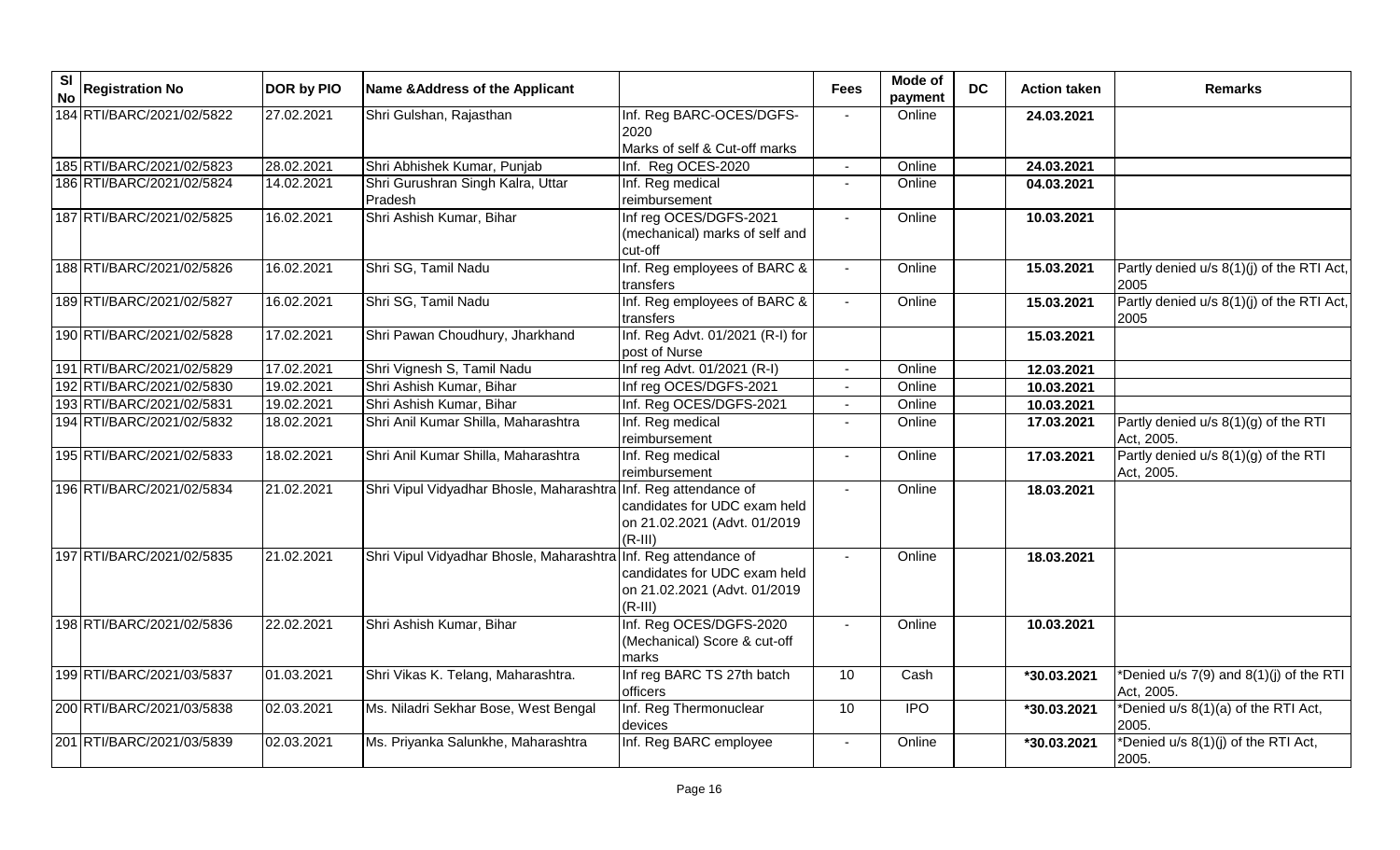| SI | $\int_{\mathsf{NO}}^{\infty}$ Registration No | DOR by PIO | Name & Address of the Applicant            |                                                                            | <b>Fees</b> | <b>Mode of</b><br>payment | <b>DC</b> | <b>Action taken</b> | <b>Remarks</b>                                                    |
|----|-----------------------------------------------|------------|--------------------------------------------|----------------------------------------------------------------------------|-------------|---------------------------|-----------|---------------------|-------------------------------------------------------------------|
|    | 202 RTI/BARC/2021/03/5840                     | 02.03.2021 | Shri Kunal Mohan Birwadkar,<br>Maharashtra | Inf reg RTI reply                                                          |             | Online                    |           | 30.03.2021          |                                                                   |
|    | 203 RTI/BARC/2021/03/5841                     | 02.03.2021 | Shri Sriram V, Tamil Nadu                  | Inf. Reg UDC exam (Advt No.<br>01/2019(R-III)                              |             | Online                    |           | 26.03.2021          |                                                                   |
|    | 204 RTI/BARC/2021/03/5842                     | 02.03.2021 | Shri Virendra Sonawane, Maharashtra        | Inf. Reg UDC exam - Answer<br>Sheet                                        |             | Online                    |           | 26.03.2021          | Rcd. From PIO, DAE u/s 6(3) of the<br><b>RTI Act, 2005</b>        |
|    | 205 RTI/BARC/2021/03/5843                     | 03.03.2021 | Shri Sailesh, Maharashtra                  | Inf. Reg Radiation allowance,<br>TLD badges                                |             | Online                    |           | **09.03.2021        | $\ast$ Trfd. to PIO, AERB u/s 6(3) of the<br><b>RTI Act, 2005</b> |
|    | 206 RTI/BARC/2021/03/5844                     | 03.03.2021 | Shri Vishnu, Andhra Pradesh                | Inf. Reg rect of person with<br>color blindness/partial color<br>blindness |             | Online                    |           | 31.03.2021          |                                                                   |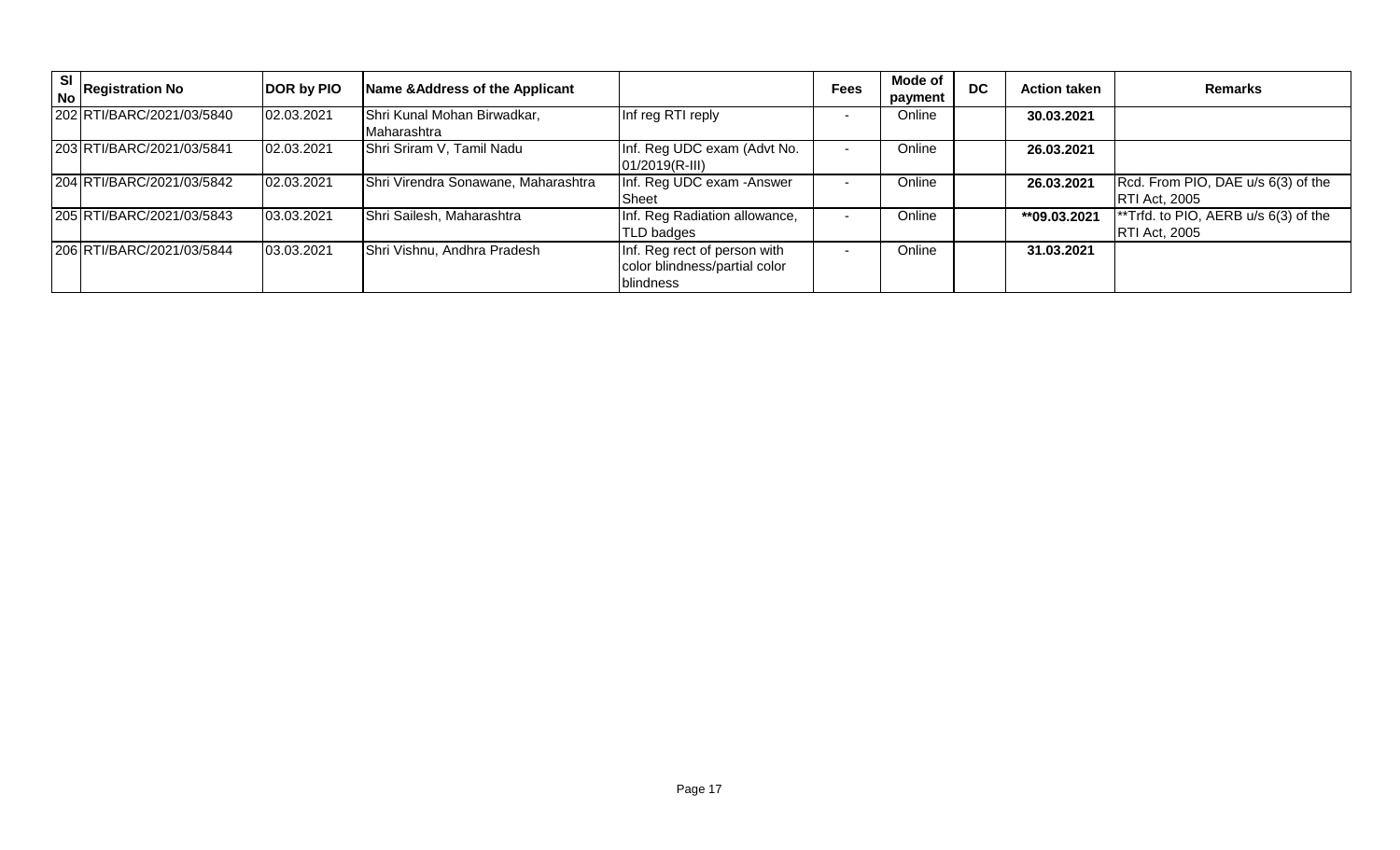| $\overline{\mathbf{s}}$<br><b>No</b> | <b>Registration No</b>    | DOR by PIO | Name & Address of the Applicant            |                                                                         | <b>Fees</b>              | Mode of<br>payment | <b>DC</b> | <b>Action taken</b>  | <b>Remarks</b>                                                                                                  |
|--------------------------------------|---------------------------|------------|--------------------------------------------|-------------------------------------------------------------------------|--------------------------|--------------------|-----------|----------------------|-----------------------------------------------------------------------------------------------------------------|
|                                      | 207 RTI/BARC/2021/03/5845 | 04.03.2021 | Shri Yogesh Ramji Rathod, Maharashtra      | Inf reg Advt. 02/2019 (R-II)                                            |                          | Online             |           | 31.03.2021           |                                                                                                                 |
|                                      | 208 RTI/BARC/2021/03/5846 | 04.03.2021 | Shri Gaurav Prajapati, Rajasthan           | Inf. Reg OCES/DGFS - 2020                                               |                          | Online             |           | <b>Under Process</b> |                                                                                                                 |
|                                      | 209 RTI/BARC/2021/03/5847 | 04.03.2021 | Shri Kamal Kishor, Jharkhand               | Inf. Reg no Advt. 01/2019 (R-                                           | $\blacksquare$           | Online             |           | 26.03.2021           |                                                                                                                 |
|                                      | 210 RTI/BARC/2021/03/5848 | 05.03.2021 | Smt. Savita Kalantri, Rajasthan            | Inf. Reg family Pension                                                 | $\sim$                   | Online             |           | 31.03.2021           | Rcd from PIO, BARC (Tarapur) u/s<br>6(3) of the RTI Act, 2005                                                   |
|                                      | 211 RTI/BARC/2021/03/5849 | 05.03.2021 | Shri Akash, Delhi                          | Inf. Reg UDC exam (Advt.<br>01/2019) - R-III                            |                          | Online             |           | 31.03.2021           | Rcd from PIO, BARC, Tarapur u/s<br>6(3) of the RTI Act, 2005<br>Partly denied u/s 2(f) of the RTI Act,<br>2005. |
|                                      | 212 RTI/BARC/2021/03/5850 | 05.03.2021 | Shri Satyarth Prakash, Uttar pradesh       | Inf. Reg OCES- 2020 marks of<br>self & cut-off marks                    |                          | Online             |           | 31.03.2021           | Rcd from PIO, BARC, Tarapur u/s<br>6(3) of the RTI Act, 2005                                                    |
|                                      | 213 RTI/BARC/2021/03/5851 | 05.03.2021 | Shri Naveen Patidar, Madhya Pradesh        | Inf reg OCES/DGFS-2020                                                  |                          | Online             |           | 31.03.2021           |                                                                                                                 |
|                                      | 214 RTI/BARC/2021/03/5852 | 05.03.2021 | Shri Amit Kumar Malhotra, Uttar pradesh    | Inf reg Advt. 01/2019 (R-III)                                           |                          | Online             |           | <b>Under Process</b> |                                                                                                                 |
|                                      | 215 RTI/BARC/2021/03/5853 | 05.03.2021 | Shri Anand Prakash Pathak, Jharkhand       | Inf. Reg JPA/JSK under DAE                                              | $\overline{\phantom{a}}$ | Online             |           | **09.03.2021         | *Trfd. to PIO, DPS under section 6(3)<br>of the RTI Act, 2005                                                   |
|                                      | 216 RTI/BARC/2021/03/5854 | 06.03.2021 | Shri Somraj Prajapat, Delhi                | Inf. Reg OCES - 2020- marks<br>of self                                  | $\blacksquare$           | Online             |           | 31.03.2021           |                                                                                                                 |
|                                      | 217 RTI/BARC/2021/03/5855 | 07.03.2021 | Shri Vireshwar, Uttar Pradesh              | Inf. Reg OCES/DGFS - 2020                                               | $\blacksquare$           | Online             |           | 31.03.2021           |                                                                                                                 |
|                                      | 218 RTI/BARC/2021/03/5856 | 07.03.2021 | Shri Hanmath Thengale, Maharashtra         | Inf. Reg NRPSA payment                                                  |                          | Online             |           | <b>Under Process</b> |                                                                                                                 |
|                                      | 219 RTI/BARC/2021/03/5857 | 08.03.2021 | Shri Abhinay Tiwari, Uttar Pradesh         | Inf. Reg OCES/DGFS-2020<br>marks of self                                |                          | Online             |           | 31.03.2021           |                                                                                                                 |
|                                      | 220 RTI/BARC/2021/03/5858 | 08.03.2021 | Shri Amarjeet Singh Bhatia, Maharashtra    | Inf. Reg reporting officers                                             | 10                       | <b>IPO</b>         |           | <b>Under Process</b> |                                                                                                                 |
|                                      | 221 RTI/BARC/2021/03/5859 | 09.03.2021 | Shri Gopal Kumar Patel, Bihar              | Inf. Reg UDC exam & Work<br>Assisant exam                               | $\blacksquare$           | Online             |           | <b>Under Process</b> |                                                                                                                 |
|                                      | 222 RTI/BARC/2021/03/5860 | 10.03.2021 | Shri Kunal Mohan Birwadkar,<br>Maharashtra | Inf. Reg BARC employee                                                  |                          | Online             |           | <b>Under Process</b> |                                                                                                                 |
|                                      | 223 RTI/BARC/2021/03/5861 | 10.03.2021 | Ms. Sandhya Mishra, Maharashtra.           | Inf. Reg rectt of SO's/TO's in<br>BARC through BARC TS & DR             |                          | Online             |           | <b>Under Process</b> |                                                                                                                 |
|                                      | 224 RTI/BARC/2021/03/5862 | 10.03.2021 | Shri Nilesh Tukaram Pawar, Maharashtra     | Inf. Reg complaints letter from<br><b>Internal Complaints Committee</b> | 10                       | Cash               |           | <b>Under Process</b> |                                                                                                                 |
|                                      | 225 RTI/BARC/2021/03/5863 | 10.03.2021 | Shri Sandeep S<br>Maharashtra              | Inf. Reg no. of pregnant health<br>care workers during COVID            |                          | Online             |           | <b>Under Process</b> |                                                                                                                 |
|                                      | 226 RTI/BARC/2021/03/5864 | 11.03.2021 | Ms. Sushama Sarkar, West Bengal            | Inf. Reg NRB                                                            |                          | Online             |           | <b>Under Process</b> |                                                                                                                 |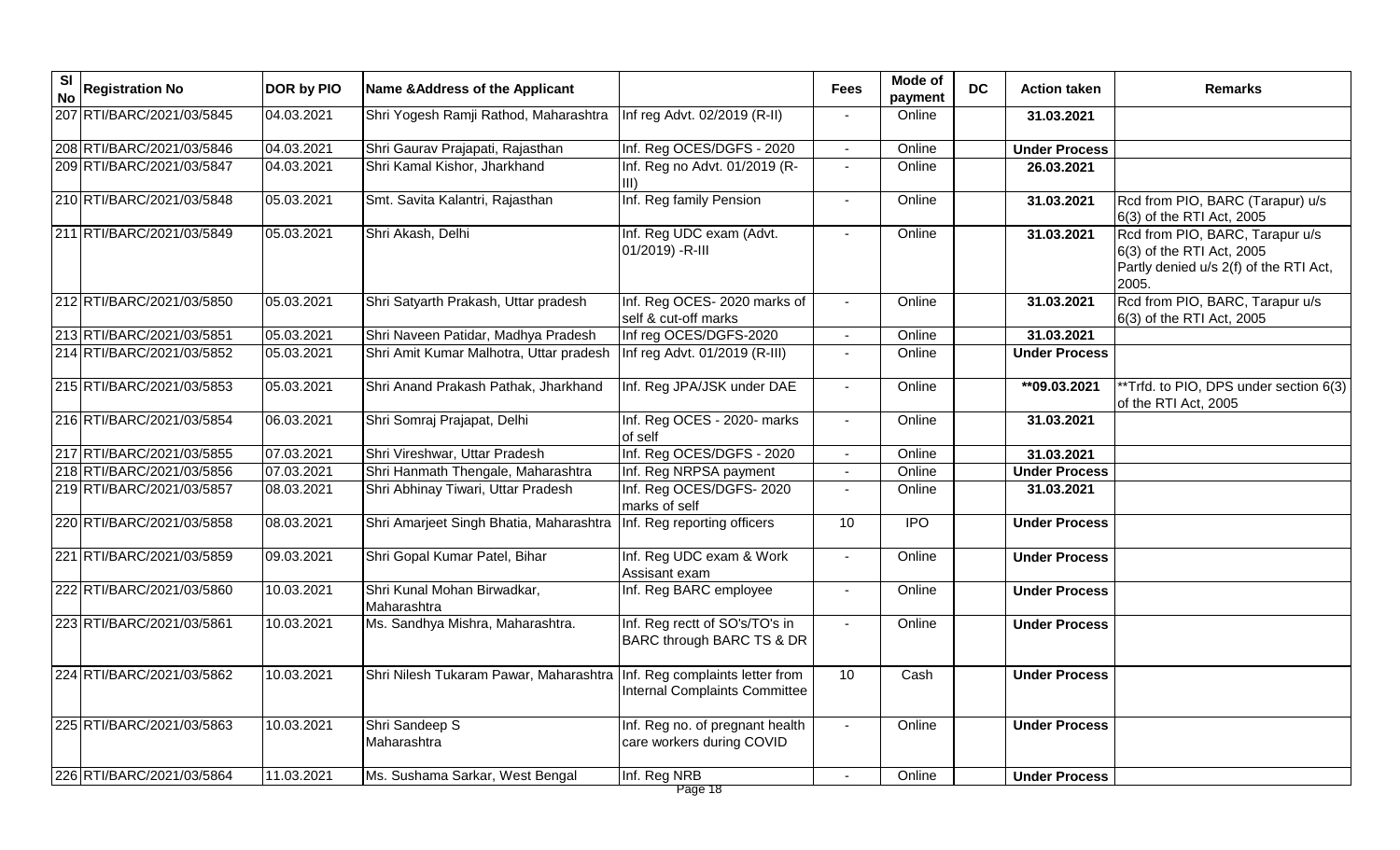| SI<br>No Registration No  | DOR by PIO | Name & Address of the Applicant       |                                                 | <b>Fees</b> | <b>Mode of</b><br>payment | <b>DC</b> | <b>Action taken</b>  | <b>Remarks</b>                                                                                                  |
|---------------------------|------------|---------------------------------------|-------------------------------------------------|-------------|---------------------------|-----------|----------------------|-----------------------------------------------------------------------------------------------------------------|
| 227 RTI/BARC/2021/03/5865 | 11.03.2021 | Shri Hemant, Haryana                  | Inf. Reg Security guard exam                    |             | Online                    |           | <b>Under Process</b> |                                                                                                                 |
| 228 RTI/BARC/2021/03/5866 | 11.03.2021 | Shri Dev Prakash Singh, Uttar Pradesh | Inf. Reg death due to accidents                 |             | Online                    |           |                      | Under Process Rcd from PIO, DAE u/s 6(3) of the RTI<br>Act, 2005                                                |
| 229 RTI/BARC/2021/03/5867 | 12.03.2021 | Mr Mahfooj Ali, Jharkhand             | Inf. Reg Work Assistant - 2019<br>exam          |             | Online                    |           |                      | <b>Under Process Rcd from PIO, BARC, Tarapur u/s</b><br>$ 6(3)$ of the RTI Act, 2005                            |
| 230 RTI/BARC/2021/03/5868 | 13.03.2021 | Ms. Sushama Sarkar, West Bengal       | Inf. Reg NRB facilites-projects,<br>expenditure |             | Online                    |           | **18.03.2021         | <sup>**</sup> Trfd.to PIO, BARC, Tarapur & PIO,<br>BARC (F), Kalpakkam u/s 6(3) of the<br><b>RTI Act, 2005.</b> |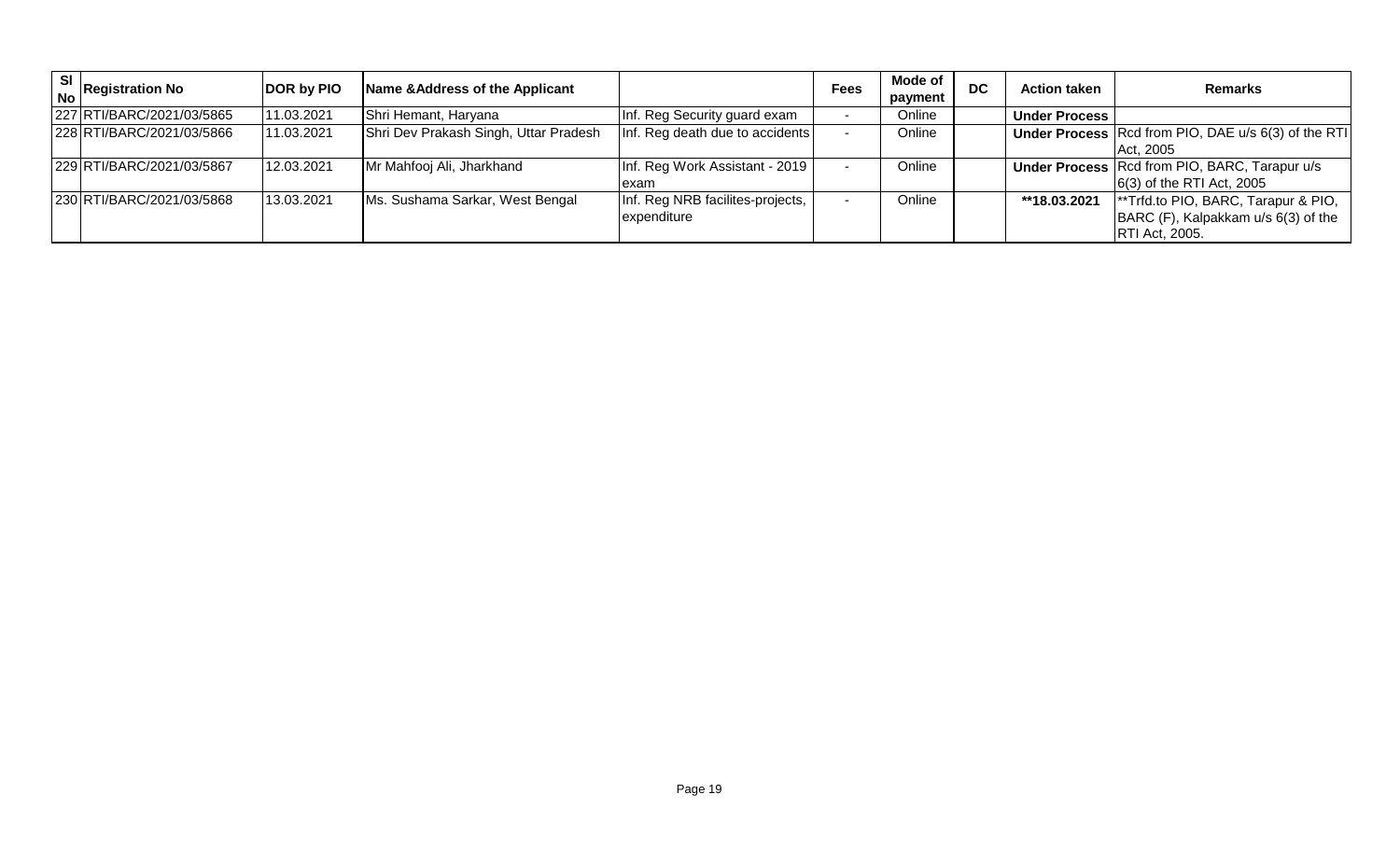| <b>SI</b><br><b>No</b> | <b>Registration No</b>    | DOR by PIO | Name & Address of the Applicant        |                                                                              | <b>Fees</b>              | Mode of<br>payment | <b>DC</b> | <b>Action taken</b>  | <b>Remarks</b>                                                     |
|------------------------|---------------------------|------------|----------------------------------------|------------------------------------------------------------------------------|--------------------------|--------------------|-----------|----------------------|--------------------------------------------------------------------|
|                        | 231 RTI/BARC/2021/03/5869 | 13.03.2021 | Shri Kul Deep Nishad, Uttar Pradesh    | Inf reg total no. of posts vacant<br>& non-vacant                            |                          | Online             |           | <b>Under Process</b> |                                                                    |
|                        | 232 RTI/BARC/2021/03/5870 | 14.03.2021 | Shri M Sankar Babu, Hyderabad          | Inf. Reg tender of<br>departmental canteen                                   | $\blacksquare$           | Online             |           | **16.03.2021         | *Trfd. To PIO, AMD, Hyderabad, u/s<br>6(3) of the RTI Act, 2005.   |
|                        | 233 RTI/BARC/2021/03/5871 | 14.03.2021 | Ms. Prakjakta Turkane, Maharashtra     | Inf. Reg ASO/A Exam (R-III) &<br>Physical test of Security Guard<br>$(R-II)$ | $\blacksquare$           | Online             |           | <b>Under Process</b> |                                                                    |
|                        | 234 RTI/BARC/2021/03/5872 | 15.03.2021 | Shri Rahul D Barman, West Bengal       | Inf. Reg appointments in BARC<br>as TSO                                      | $\sim$                   | Online             |           | <b>Under Process</b> |                                                                    |
|                        | 235 RTI/BARC/2021/03/5873 | 15.03.2021 | Shri Dhaneshwar Sharma, Dehradun       | Inf reg expenditure on plan<br>project                                       | 10                       | <b>IPO</b>         |           | <b>Under Process</b> |                                                                    |
|                        | 236 RTI/BARC/2021/03/5874 | 17.03.2021 | Shri Satyam Kumar Singh, Uttar Pradesh | Inf. Reg rect. & promotion<br>guidelines                                     |                          | Online             |           |                      | Under Process Rcd. From PIO, DAE u/s 6(3) of the<br>RTI Act, 2005. |
|                        | 237 RTI/BARC/2021/03/5875 | 17.03.2021 | Ms. Sushama Sarkar, West Bengal        | Inf. Reg. Liaison Officers                                                   | $\mathbf{r}$             | Online             |           |                      | Under Process Rcd. From PIO, DAE u/s 6(3) of the<br>RTI Act, 2005. |
|                        | 238 RTI/BARC/2021/03/5876 | 18.03.2021 | Shri Amit Kumar, Bihar.                | Inf. Reg. UDC exam vide Advt.<br>No. 01/2019-R-III                           | $\sim$                   | Online             |           | <b>Under Process</b> |                                                                    |
|                        | 239 RTI/BARC/2021/03/5877 | 19.03.2021 | Shri Sonu Singh, Maharashtra           | Inf reg dak register maintained<br>at Main Gate, Anusjhakti Nagar            | 10                       | Cash               |           | <b>Under Process</b> |                                                                    |
|                        | 240 RTI/BARC/2021/03/5878 | 20.03.2021 | Mr. Mohammad Aadil, Gujarat            | Inf reg Stipendiary Trainee,<br>Instrumentation                              |                          | Online             |           | <b>Under Process</b> |                                                                    |
|                        | 241 RTI/BARC/2021/03/5879 | 21.03.2021 | Shri Debrata Mondal, West Bengal       | Inf. Reg geophysicts                                                         | $\blacksquare$           | Online             |           | <b>Under Process</b> |                                                                    |
|                        | 242 RTI/BARC/2021/03/5880 | 21.03.2021 | Shri Mukesh Kumar Yadav, Maharashtra   | Inf. Reg APAR-Nurse/A                                                        |                          | Online             |           | <b>Under Process</b> |                                                                    |
|                        | 243 RTI/BARC/2021/03/5881 | 21.03.2021 | Shri Ravi Munavath, Maharashtra        | Inf. Reg APAR-Nurse/A                                                        |                          | Online             |           | <b>Under Process</b> |                                                                    |
|                        | 244 RTI/BARC/2021/03/5882 | 22.03.2021 | Shri Jitendra Kumar Sharma, Rajasthan  | Inf. Reg ASO Exam (Advt No.<br>02/2019-R-II)                                 | $\blacksquare$           | Online             |           | <b>Under Process</b> |                                                                    |
|                        | 245 RTI/BARC/2021/03/5883 | 22.03.2021 | Shri Jay Singh, Rajasthan              | Inf. Reg RTC C-Off                                                           | $\overline{\phantom{a}}$ | Online             |           |                      | Under Process Rcd from PIO, DAE u/s 6(3) of the RTI<br>Act, 2005   |
|                        | 246 RTI/BARC/2021/03/5884 | 22.03.2021 | Shri Vikas K. Telang, Maharashtra.     | Inf. Reg Committee for APAR's                                                | 10                       | <b>IPO</b>         |           | <b>Under Process</b> |                                                                    |
|                        | 247 RTI/BARC/2021/03/5885 | 22.03.2021 | Shri S.P Chaudhaury, Maharashtra       | Inf. Reg empanelled hospital in<br>Thane                                     | $\blacksquare$           | Online             |           | <b>Under Process</b> |                                                                    |
|                        | 248 RTI/BARC/2021/03/5886 | 22.03.2021 | Shri Malkit Singh Kalyan, Chandigarh   | Inf reg techanicians                                                         | $\blacksquare$           | Online             |           |                      | Under Process Rcd from PIO, DAE u/s 6(3) of the RTI<br>Act, 2005   |
|                        | 249 RTI/BARC/2021/03/5887 | 23.03.2021 | Shri Abhay Kumar Rishi, Bihar          | Inf. Reg OCES/DGFS-2020                                                      |                          | Online             |           | <b>Under Process</b> |                                                                    |
|                        | 250 RTI/BARC/2021/03/5888 | 23.03.2021 | Shri Udayveer Suman, Uttar Pradesh     | Inf. Reg Advt. No. 01/2020<br>(NRB)                                          |                          | Online             |           | <b>Under Process</b> |                                                                    |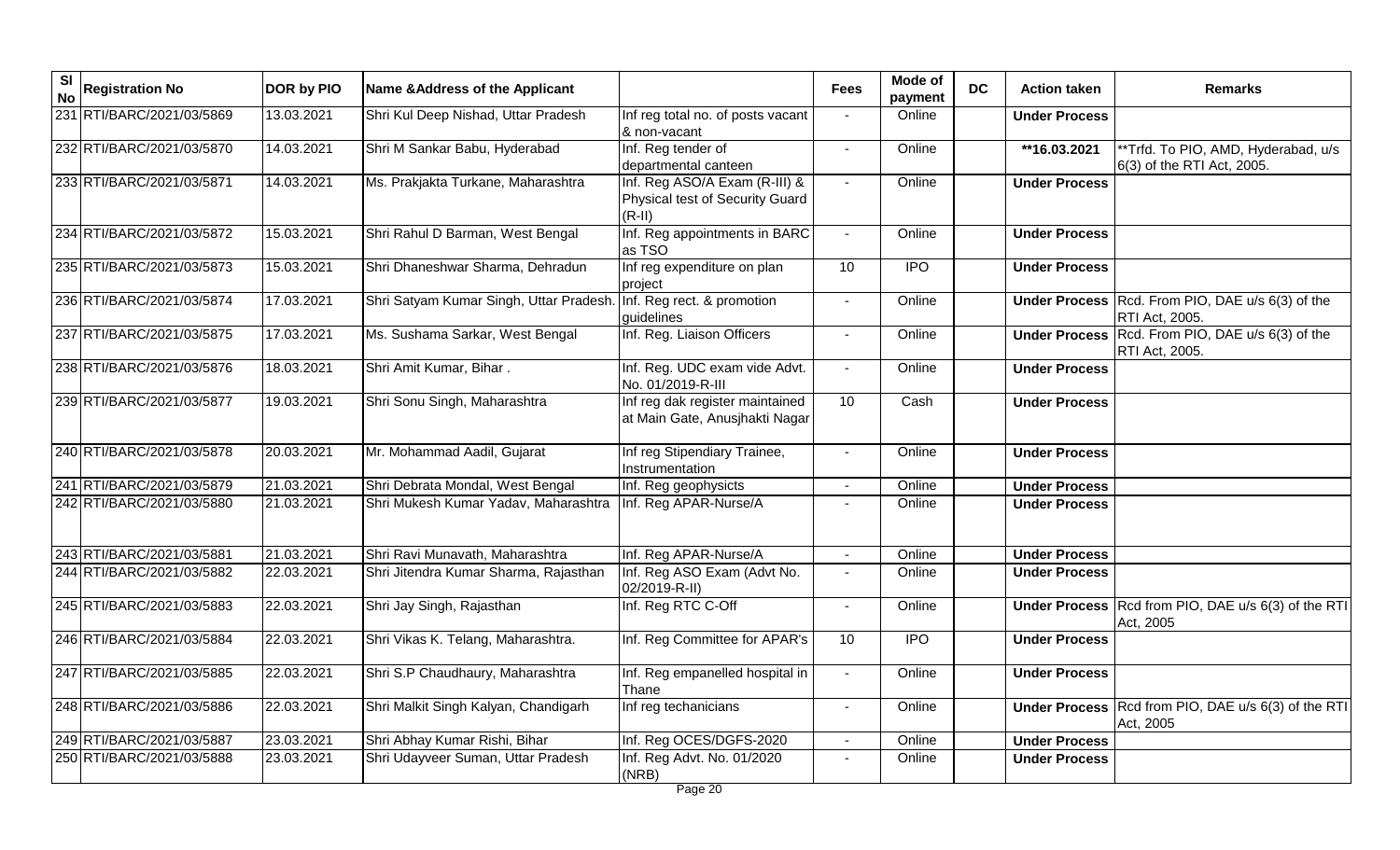| SI | I o Registration No       | DOR by PIO | Name & Address of the Applicant               |                                                                   | <b>Fees</b>              | Mode of<br>payment | <b>DC</b> | <b>Action taken</b>  | <b>Remarks</b>                                                                 |
|----|---------------------------|------------|-----------------------------------------------|-------------------------------------------------------------------|--------------------------|--------------------|-----------|----------------------|--------------------------------------------------------------------------------|
|    | 251 RTI/BARC/2021/03/5889 | 23.03.2021 | Shri Pragyanand, Bihar                        | Inf. Reg OCES/DGFS-2020 &<br>tentative OCES-2021                  | $\overline{\phantom{0}}$ | Online             |           | <b>Under Process</b> |                                                                                |
|    | 252 RTI/BARC/2021/03/5890 | 23.03.2021 | Shri Subham Singh, U.P.                       | Inf. Reg OCES/DGFS-2021                                           |                          | Online             |           | <b>Under Process</b> |                                                                                |
|    | 253 RTI/BARC/2021/03/5891 | 23.03.2021 | Shri Chandrakant Kaneriya, Madhya<br>Pradesh  | Inf. Reg Advt. 01/2020 (NRB)                                      | $\blacksquare$           | Online             |           |                      | <b>Under Process</b> Rcd from PIO, DAE u/s 6(3) of the RTI<br>Act, 2005        |
|    | 254 RTI/BARC/2021/03/5892 | 24.03.2021 | Mr. Tufelaahmad Najirbhai Babi, Gujarat       | Inf. Reg Stipendaiary trainee<br>(Advt. 01/2020-NRB               |                          | Online             |           | <b>Under Process</b> |                                                                                |
|    | 255 RTI/BARC/2021/03/5893 | 24.03.2021 | Shri Omkar Chandrakant Logade,<br>Maharashtra | Inf. Reg UDC exam (Advt.<br>$01/2019$ ) -R-III                    |                          | Online             |           | <b>Under Process</b> |                                                                                |
|    | 256 RTI/BARC/2021/03/5894 | 25.03.2021 | Shri Divyansh Trivedi, Rajasthan              | Inf. Reg OCES & GATE                                              |                          | Online             |           | <b>Under Process</b> |                                                                                |
|    | 257 RTI/BARC/2021/03/5895 | 26.03.2021 | Shri Rohit Chaudhary, Rajasthan               | Inf. Reg GAMMA chambers                                           |                          | Online             |           | **30.03.2021         | <b>**Trfd.</b> To PIO, BRIT $u/s$ 6(3) of the<br><b>RTI Act, 2005.</b>         |
|    | 258 RTI/BARC/2021/03/5896 | 26.03.2021 | Shri Vaibhav Shahaji Shinde,<br>Maharashtra.  | Inf. Re.g Adv. No.<br>DCSEM/01/2018 for the post of<br><b>ASO</b> |                          | Online             |           |                      | Under Process   Rcd. From PIO, DCSEM, Mumbai u/s<br>6(3) of the RTI Act, 2005. |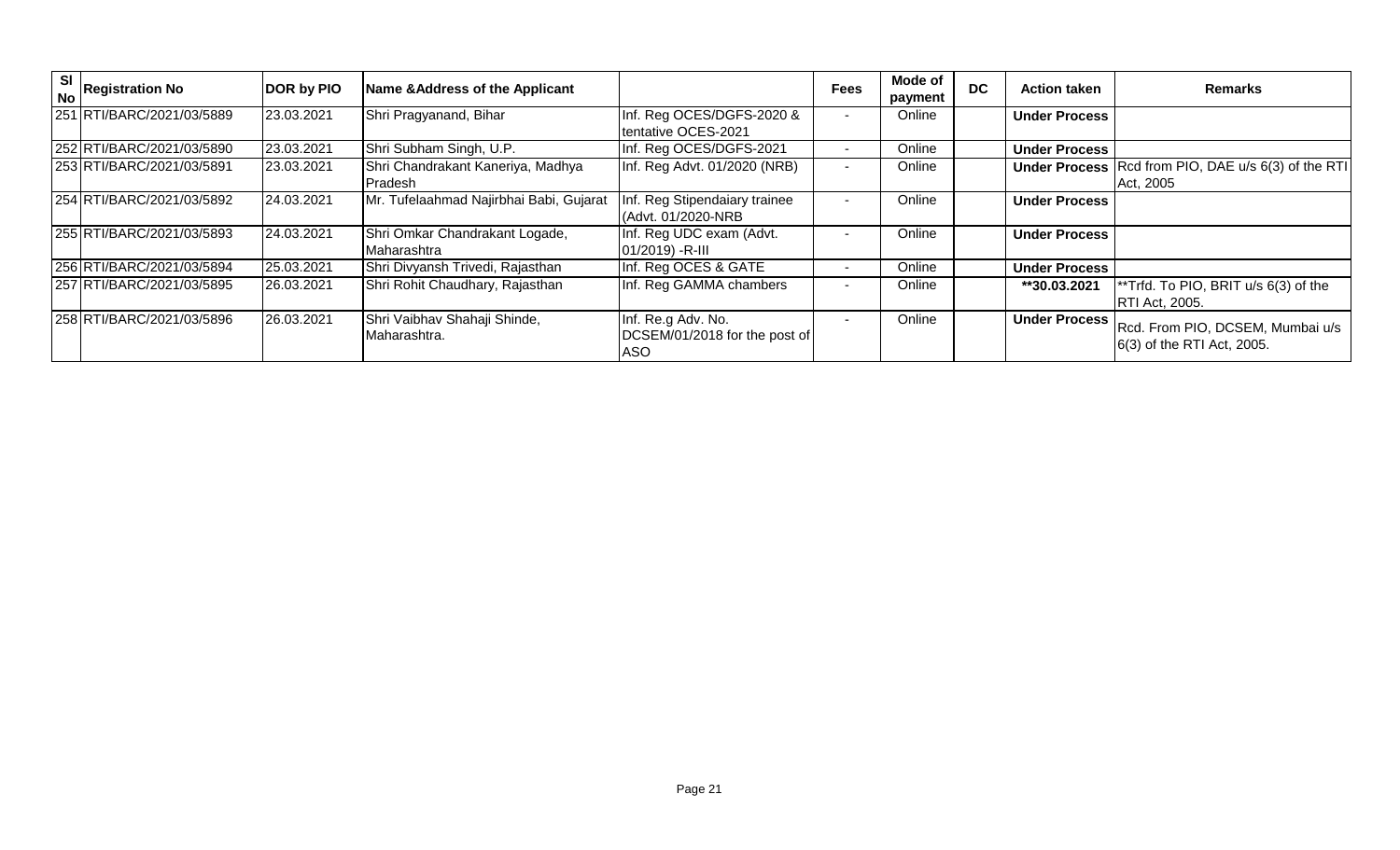| SI<br><b>No</b> | <b>Registration No</b>    | DOR by PIO | Name & Address of the Applicant                     |                                                         | <b>Fees</b>              | Mode of<br>payment | <b>DC</b> | <b>Action taken</b>  | <b>Remarks</b> |
|-----------------|---------------------------|------------|-----------------------------------------------------|---------------------------------------------------------|--------------------------|--------------------|-----------|----------------------|----------------|
|                 | 259 RTI/BARC/2021/03/5897 | 26.03.2021 | Shri Rana Chowdhury, West Bengal.                   | Inf. W.r.t. UDC BARC 2019<br>lexam                      | $\overline{\phantom{a}}$ | Online             |           | <b>Under Process</b> |                |
|                 | 260 RTI/BARC/2021/03/5898 | 30.03.2021 | Shri Y.S Mallikarjunaiah, Karnataka                 | Inf. Reg Advt. For the post of<br>ASO/A                 | 10                       | <b>IPO</b>         |           | <b>Under Process</b> |                |
|                 | 261 RTI/BARC/2021/03/5899 | 30.03.2021 | Shri Binod Sundi, Maharashtra.                      | Inf. Re.g application of outside<br>employment of self. | 10                       | <b>IPO</b>         |           | <b>Under Process</b> |                |
|                 | 262 RTI/BARC/2021/03/5900 | 30.03.2021 | Shri Rajat Simele, Maharashtra                      | Inf. Reg UDC exam<br>(Advt.01/2019) R-III               |                          | Online             |           | <b>Under Process</b> |                |
|                 | 263 RTI/BARC/2021/03/5901 | 30.03.2021 | Shri D R Kiran Balwantrao Thakur,,<br>IMaharashtra. | Inf. Re.g reimbursement of<br>medical claim settelment  | $\blacksquare$           | Online             |           | <b>Under Process</b> |                |
|                 | 264 RTI/BARC/2021/03/5902 | 31.03.2021 | Shri Pradip Bhuin, Maharashtra.                     | Inf. Reg. OCES/DGFS 2021                                |                          | Online             |           | <b>Under Process</b> |                |
|                 | 265 RTI/BARC/2021/03/5903 | 31.03.2021 | Shri Sradha Suman Khuntia, Odisha.                  | Inf. Reg. OCES/DGFS 2021                                | $\sim$                   | Online             |           | <b>Under Process</b> |                |
|                 | 266 RTI/BARC/2021/03/5904 | 31.03.2021 | Shri Gourav Saha, West Bengal.                      | Inf. Reg UDC exam<br>Advt.01/2019-R-III                 |                          | Online             |           | <b>Under Process</b> |                |
|                 | 267 RTI/BARC/2021/03/5905 | 31.03.2021 | Shri Mohan Lal, Tamilnadu                           | Inf. Reg. Group Achievement<br>award                    | 10                       | <b>IPO</b>         |           | <b>Under Process</b> |                |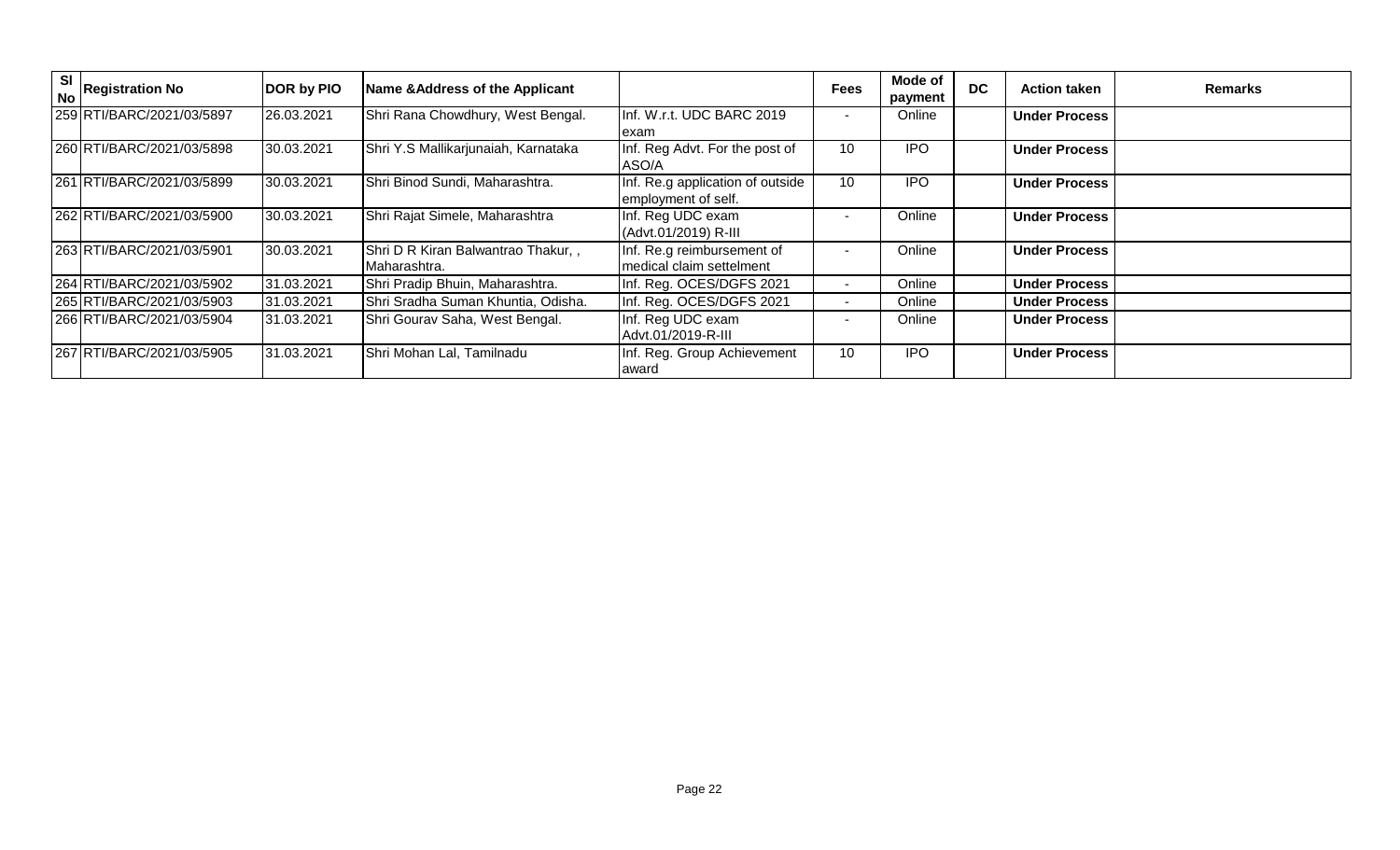| <b>SI</b><br><b>No</b> | <b>Registration No</b>                   | <b>DOR by PIO</b> | Name & Address of the<br><b>Applicant</b>       | <b>Subject</b>                                                                                                                                         | <b>Action taken</b> | <b>Disposal of Appeal</b>                                | <b>Remarks</b>                                                                      |
|------------------------|------------------------------------------|-------------------|-------------------------------------------------|--------------------------------------------------------------------------------------------------------------------------------------------------------|---------------------|----------------------------------------------------------|-------------------------------------------------------------------------------------|
| $\mathbf{1}$           | RTI/BARC/2020/09/55 30.09.2020<br>21     |                   | Shri Ashok Mahale,<br>Maharashtra               | Inf. Reg CHSS beneficiaries w.r.t.<br>COVID-19                                                                                                         | 29.10.2020          | Appeal received on 01.12.2020.<br>Disposed on 01.01.2021 |                                                                                     |
|                        | 2 RTI/BARC/2020/10/55 23.10.2020<br>55   |                   | Shri Chandan Hazra, West<br>Bengal              | Inf. Reg details, rectt, promtion norms<br>of Work Assistant A, B & C in DAE &<br>other DAE R&D units                                                  | 20.11.2020          | Appeal received on 01.12.2020.<br>Disposed on 06.01.2021 |                                                                                     |
|                        | 3  RTI/BARC/2020/10/55 23.10.2020<br>56  |                   | Nadu                                            | Shri R. Thirumurugan, Tamil Inf. Reg statutory order in terms of<br>Article 309 referring TC guidelines on<br>promotion proposal for S&T<br>personnel. | 11.11.2020          | Appeal received on 04.12.2020.<br>Disposed on 06.01.2021 |                                                                                     |
|                        | 4 RTI/BARC/2020/10/55 24.10.2020<br>57   |                   | Shri Pankaj Kumar, Uttar<br>Pradesh             | Inf. Ref OCES-2002, 2005 & 2009                                                                                                                        | 23.11.2020          | Appeal received on 09.12.2020.<br>Disposed on 08.01.2021 |                                                                                     |
|                        | 5  RTI/BARC/2020/11/56  17.11.2020<br>07 |                   | Bengal                                          | Shri Somshruva Saha, West Inf reg OCES/DGFS-2020 requesting<br>digital copy of question paper                                                          | 16.12.2020          | Appeal received on 17.12.2020.<br>Disposed on 19.01.2021 |                                                                                     |
|                        | 6 RTI/BARC/2020/11/55 06.11.2020<br>79   |                   | Shri Sonu Singh,<br>Maharashtra                 | Inf. Reg attendance register of self                                                                                                                   | 03.12.2020          | Appeal received on 22.12.2020.<br>Disposed on 19.01.2021 |                                                                                     |
| $\overline{7}$         | RTI/BARC/2020/11/55 06.11.2020<br>82     |                   | Shri Alkesh Sharma,<br>Gujarat                  | Inf. Reg DPS tenders                                                                                                                                   | 04.12.2020          | Appeal received on 24.12.2020.<br>Disposed on 03.02.2021 |                                                                                     |
|                        | 8 RTI/BARC/2020/11/56 18.11.2020<br>09   |                   | Shri Pravakar Mishra, Tamil<br>Nadu             | Inf. Reg NPS & Old pension scheme                                                                                                                      | *16.12.2020         | Appeal received on 24.12.2020.<br>Disposed on 03.02.2021 | Inf. Provided as per the<br>directions given in<br>Appellate order on<br>10.02.2021 |
|                        | 9 RTI/BARC/2020/11/56 21.11.2020<br>17   |                   | Shri Prasad Hari Joshi,<br><b>Uttar Pradesh</b> | Inf. Reg Advt. No.02/2017 (R-IV)                                                                                                                       | 18.12.2020          | Appeal received on 25.12.2020.<br>Disposed on 29.01.2021 |                                                                                     |
|                        | 10 RTI/BARC/2019/01/45 09.01.2019<br>80  |                   | Shri Anurag S, Karnataka                        | Inf. Reg. BARC Hospital facilities                                                                                                                     | 08.02.2019          | Appeal received on 27.12.2020.<br>Disposed on 18.01.2021 | RTI applicant (Dr<br>Sreeramappa)                                                   |
|                        | 11  RTI/BARC/2020/11/56 25.11.2020<br>21 |                   | Dr. Salien Ghosh,<br>Maharashtra                | Status of representation given by self.                                                                                                                | 24.12.2020          | Appeal received on 31.12.2020.<br>Disposed on 29.01.2021 |                                                                                     |
|                        | 12 RTI/BARC/2020/11/55 09.11.2020<br>94  |                   | Shri Kunal Mohan<br>Birwadkar, Maharashtra      | Inf. Reg departmental transport facility<br>(BARC)                                                                                                     | 08.12.2020          | Appeal received on 01.01.2021.<br>Disposed on 02.02.2021 |                                                                                     |
|                        | 13 RTI/BARC/2020/11/55 07.11.2020<br>87  |                   | Ms. Arati Dattatray<br>Kalyankar, Maharashtra   | Inf reg examination for post of<br>Pharmacist 'B'                                                                                                      | 04.12.2020          | Appeal received on 03.01.2021.<br>Disposed on 02.02.2021 |                                                                                     |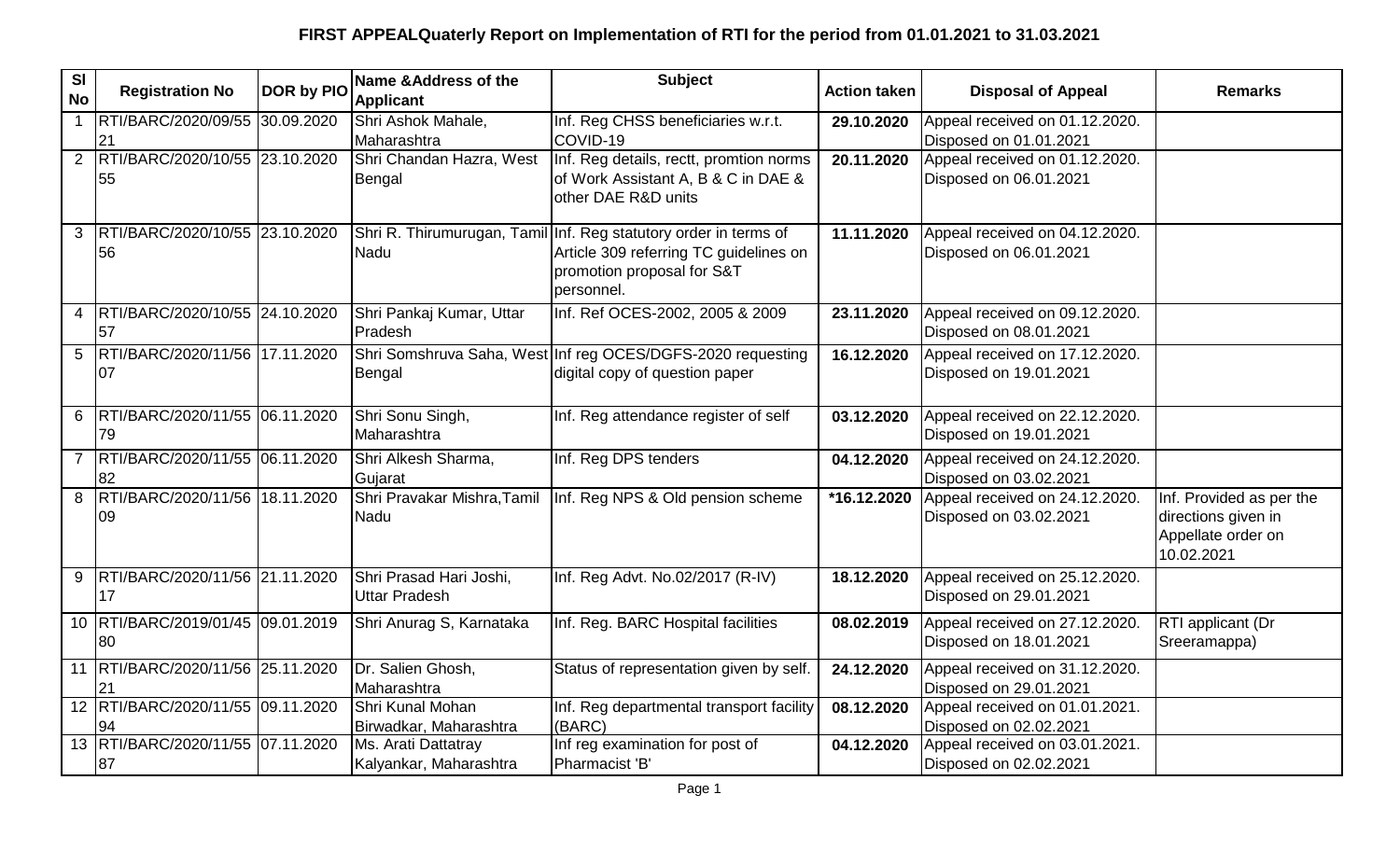| $\overline{\mathbf{S}}$<br><b>No</b> | <b>Registration No</b>                       | DOR by PIO | Name &Address of the<br><b>Applicant</b>   | <b>Subject</b>                                                                                                   | <b>Action taken</b> | <b>Disposal of Appeal</b>                                | <b>Remarks</b>                                                                             |
|--------------------------------------|----------------------------------------------|------------|--------------------------------------------|------------------------------------------------------------------------------------------------------------------|---------------------|----------------------------------------------------------|--------------------------------------------------------------------------------------------|
|                                      | 14 RTI/BARC/2020/12/56 10.12.2020<br>59      |            | Shri Senthil Kumar R,<br>Cuddalore.        | Inf. Reg Radiation safety                                                                                        | 08.01.2021          | Appeal received on 18.01.2021.<br>Disposed on 23.02.2021 |                                                                                            |
|                                      | 15 RTI/BARC/2020/11/56 23.11.2020<br>19      |            | Shri Amarjeet Singh Bhatia,<br>Maharashtra | Inf.reg. Appointment of self                                                                                     | 22.12.2020          | Appeal received on 19.01.2021.<br>Disposed on 24.02.2021 |                                                                                            |
|                                      | 16 RTI/BARC/2020/12/56 23.12.2020<br>79/5680 |            |                                            | Dr S B Kawde, Maharashtra   Inf. Reg status of candidates called for<br>interview (RMO) and selection<br>process | 21.01.2021          | Appeal received on 21.01.2021.<br>Disposed on 04.03.2021 |                                                                                            |
|                                      | 17   RTI/BARC/2021/01/56   03.01.2021<br>97  |            | Shri Amit, Tuticorin                       | Inf reg TSO's of BARC training<br>School, Mumbai for year - 2019-2020<br>& 2018-2019                             | 29.01.2021          | Appeal received on 30.01.2021.<br>Disposed on 04.03.2021 |                                                                                            |
|                                      | 18 RTI/BARC/2021/01/57 04.01.2021<br>01      |            | Shri S.P Chaudhaury,<br>Maharashtra        | Info reg Dispensary set up at Thane                                                                              | 29.01.2021          | Appeal received on 02.02.2021.<br>Disposed on 05.03.2021 |                                                                                            |
|                                      | 19 RTI/BARC/2020/12/56 24.12.2020<br>84      |            | Shri Y.S Mallikarjunaiah,<br>Karnataka.    | Inf reg ASO (A) Rectt from m 2000-<br>2002                                                                       | 21.01.2021          | Appeal received on 03.02.2021.<br>Disposed on 15.03.2021 |                                                                                            |
|                                      | 20 RTI/BARC/2021/01/56 01.01.2021<br>95      |            | Shri Kunal Mohan<br>Birwadkar, Maharashtra | Inf reg cash purchase /bills submitted<br>by BARC employee                                                       | *25.01.2021         | Appeal received on 18.02.2021.<br>Disposed on 01.04.2021 |                                                                                            |
|                                      | 21 RTI/BARC/2021/01/57 11.01.2021<br>16      |            | Smt. Sarala Shendge,<br>Maharashtra        | Inf reg BARC Employee                                                                                            | *29.01.2021         | Appeal received on 22.02.2021.<br>Disposed on 12.03.2021 | Information provided as<br>per the directions given in<br>Appellate Order on<br>19.03.2021 |
|                                      | 22 RTI/BARC/2021/01/57 21.01.2021<br>36      |            | Shri Vikas K. Telang,<br>Maharashtra       | Inf. Reg. Committee for consideration<br>of APAR of self.                                                        | 19.02.2021          | Appeal received on 24.02.2021.<br>Disposed on 15.03.2021 |                                                                                            |
|                                      | 23 RTI/BARC/2021/01/57 12.01.2021<br>17      |            | Shri Harshal Shivaji Vishe,<br>Maharashtra | Inf reg selection procedure for Advt.<br>01/2016 (R-I)                                                           | 10.02.2021          | Appeal received on 27.02.2021.<br>Disposed on 30.03.2021 |                                                                                            |
|                                      | 24 RTI/BARC/2021/01/57 29.01.2021<br>51      |            | Shri Sandeep S,<br>Maharashtra             | Inf. Reg duty exemption to employees<br>during COVID pandemic                                                    | 26.02.2021          | Appeal received on 27.02.2021.<br><b>Under Process</b>   |                                                                                            |
|                                      | 25 RTI/BARC/2021/01/57 29.01.2021<br>57      |            | Shri Vikas K. Telang,<br>Maharashtra       | Inf reg re-interview of self for SOF &<br>SO/G                                                                   | *25.02.2021         | Appeal received on 01.03.2021.<br><b>Under Process</b>   |                                                                                            |
|                                      | 26 RTI/BARC/2021/01/57 28.01.2021<br>49      |            | Shri Vikas K. Telang,<br>Maharashtra       | Inf. Reg promtion interview of self<br>(SO/F)                                                                    | *25.02.2021         | Appeal received on 01.03.2021.<br><b>Under Process</b>   |                                                                                            |
|                                      | 27 RTI/BARC/2021/01/57 20.01.2021<br>32      |            | Shri Kunal Mohan<br>Birwadkar, Maharashtra | Inf. Reg complaint submitted against<br>BARC employee (Transport related)                                        | 18.02.2021          | Appeal received on 02.03.2021.<br><b>Under Process</b>   |                                                                                            |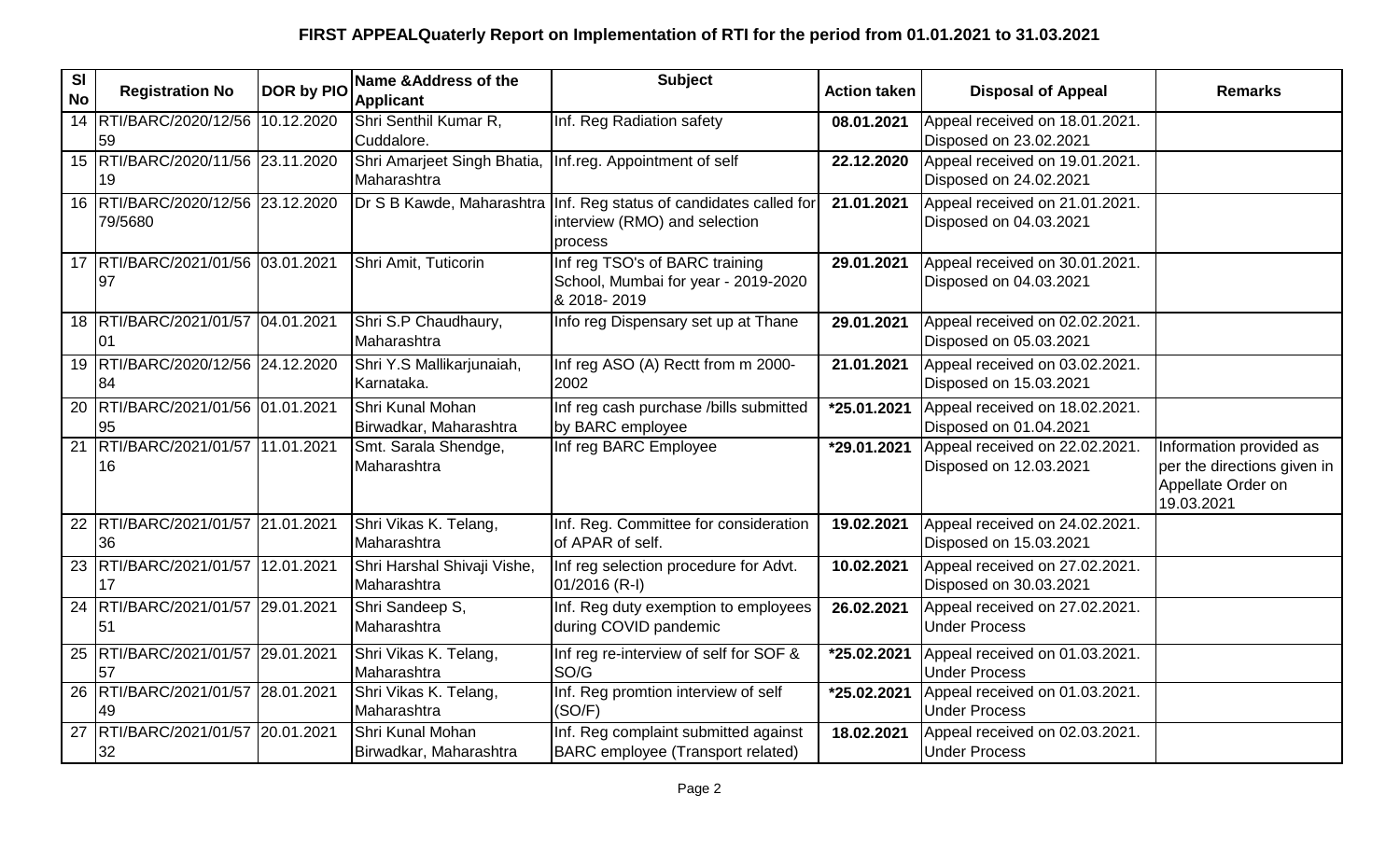| SI<br><b>No</b> | <b>Registration No</b>                           | DOR by PIO | Name & Address of the<br><b>Applicant</b>         | <b>Subject</b>                                                                                   | <b>Action taken</b> | <b>Disposal of Appeal</b>                              | <b>Remarks</b> |
|-----------------|--------------------------------------------------|------------|---------------------------------------------------|--------------------------------------------------------------------------------------------------|---------------------|--------------------------------------------------------|----------------|
|                 | 28 RTI/BARC/2021/01/57 28.01.2021<br>48          |            | Shri Vikas K. Telang,<br>Maharashtra              | Inf. Reg promtion interview of self<br>(SO/G)                                                    | *26.02.2021         | Appeal received on 05.03.2021.<br><b>Under Process</b> |                |
|                 | 29 RTI/BARC/2020/09/55<br>17                     | 28.09.2020 | Smt. Lata Gangaram Koli,<br>Maharashtra.          | Inf. Reg complaint against BARC<br>employee                                                      | 26.10.2020          | Appeal received on 05.03.2021.<br><b>Under Process</b> |                |
|                 | 30 RTI/BARC/2020/11/55 09.11.2020<br>92          |            | Smt. Lata Gangaram Koli,<br>Maharashtra.          | Dertails of actions initiated against<br><b>BARC</b> employee                                    | 08.12.2020          | Appeal received on 05.03.2021.<br><b>Under Process</b> |                |
| 31              | RTI/BARC/2021/02/57 05.02.2021<br>170            |            | Shri Donal Marshal<br>Noronha, Maharashtra        | Inf. Reg M.Sc degree and promotion                                                               | 05.03.2021          | Appeal received on 08.03.2021.<br><b>Under Process</b> |                |
|                 | 32 RTI/BARC/2021/02/57 04.02.2021<br>67          |            | <b>Shri Donal Marshal</b><br>Noronha, Maharashtra | Inf. Reg Merit Promotion scheme -<br>disrepancies                                                | 04.03.2021          | Appeal received on 08.03.2021.<br><b>Under Process</b> |                |
|                 | 33 RTI/BARC/2021/02/57 09.02.2021<br>79          |            | Shri Sandesh Shivaji<br>Jadhav, Maharashtra       | Inf. Reg ASO /A                                                                                  | *05.03.2021         | Appeal received on 09.03.2021.<br><b>Under Process</b> |                |
| 34              | RTI/BARC/2021/02/57 07.02.2021<br>76             |            | Shri Selvanayagam D.R,<br><b>Tamil Nadu</b>       | Inf. Reg Pension                                                                                 | *05.03.2021         | Appeal received on 10.03.2021.<br><b>Under Process</b> |                |
| 35              | RTI/BARC/2021/02/57 15.02.2021<br>91             |            | Shri Shubham Gupta,<br>Haryana                    | Inf. Reg exam papers                                                                             | 09.03.2021          | Appeal received on 10.03.2021.<br><b>Under Process</b> |                |
| 36              | RTI/BARC/2021/01/57 13.01.2021<br>18             |            | Smt. N Maheshwari,<br>Maharashtra                 | Inf reg. hired vehicle - NRB                                                                     | *10.02.2021         | Appeal received on 10.03.2021.<br><b>Under Process</b> |                |
| 37              | RTI/BARC/2021/02/57 09.02.2021<br>77             |            | Shri Vikas.K.Telang,<br>Maharashtra               | Inf. Reg Hon'able CAT decision                                                                   | 05.03.2021          | Appeal received on 10.03.2021.<br><b>Under Process</b> |                |
|                 | 38 RTI/BARC/2021/02/57 09.02.2021<br>78          |            | Shri Vikas.K.Telang,<br>Maharashtra               | Inf. Reg.training school and promotion                                                           | *08.03.2021         | Appeal received on 11.03.2021.<br><b>Under Process</b> |                |
|                 | 39 RTI/BARC/2021/01/57 20.01.2021<br>34          |            | Shri Shamrao Narayan<br>Dhanorkar, Maharashtra    | Inf. Reg verification of caste certificate<br>of employees belonging to BARC                     | 18.02.2021          | Appeal received on 17.03.2021.<br><b>Under Process</b> |                |
|                 | 40 RTI/BARC/2021/02/58 20.02.2021<br>02          |            | Shri Gururaj Kulkarni,<br>Karnataka               | Inf. Reg STPT-2018                                                                               | 18.03.2021          | Appeal received on 20.03.2021.<br><b>Under Process</b> |                |
| 41              | RTI/BARC/2021/02/58 21.02.2021<br>05             |            | Shri Samir Bhanja, West<br>Bengal                 | Inf. Reg UDC exam (Advt. 01/2019(R-<br>III)                                                      | 19.03.2021          | Appeal received on 22.03.2021.<br><b>Under Process</b> |                |
|                 | 42   RTI/BARC/2021/02/58   24.02.2021<br>14/5815 |            | Shri Abhiraj R.I, Kerala                          | Inf. Reg exam of UDC (Advt.<br>01/2019(R-III)                                                    | 22.03.2021          | Appeal received on 25.03.2021.<br><b>Under Process</b> |                |
|                 | 43 RTI/BARC/2021/02/57 01.02.2021<br>64          |            | Shri Y.S Mallikarjunaiah,<br>Karnataka.           | Inf. Reg ASO (A) rectt against<br>Advt.1/2001(R-III) - Copy of vacancy &<br>appointment register | *01.03.2021         | Appeal received on 25.03.2021.<br><b>Under Process</b> |                |